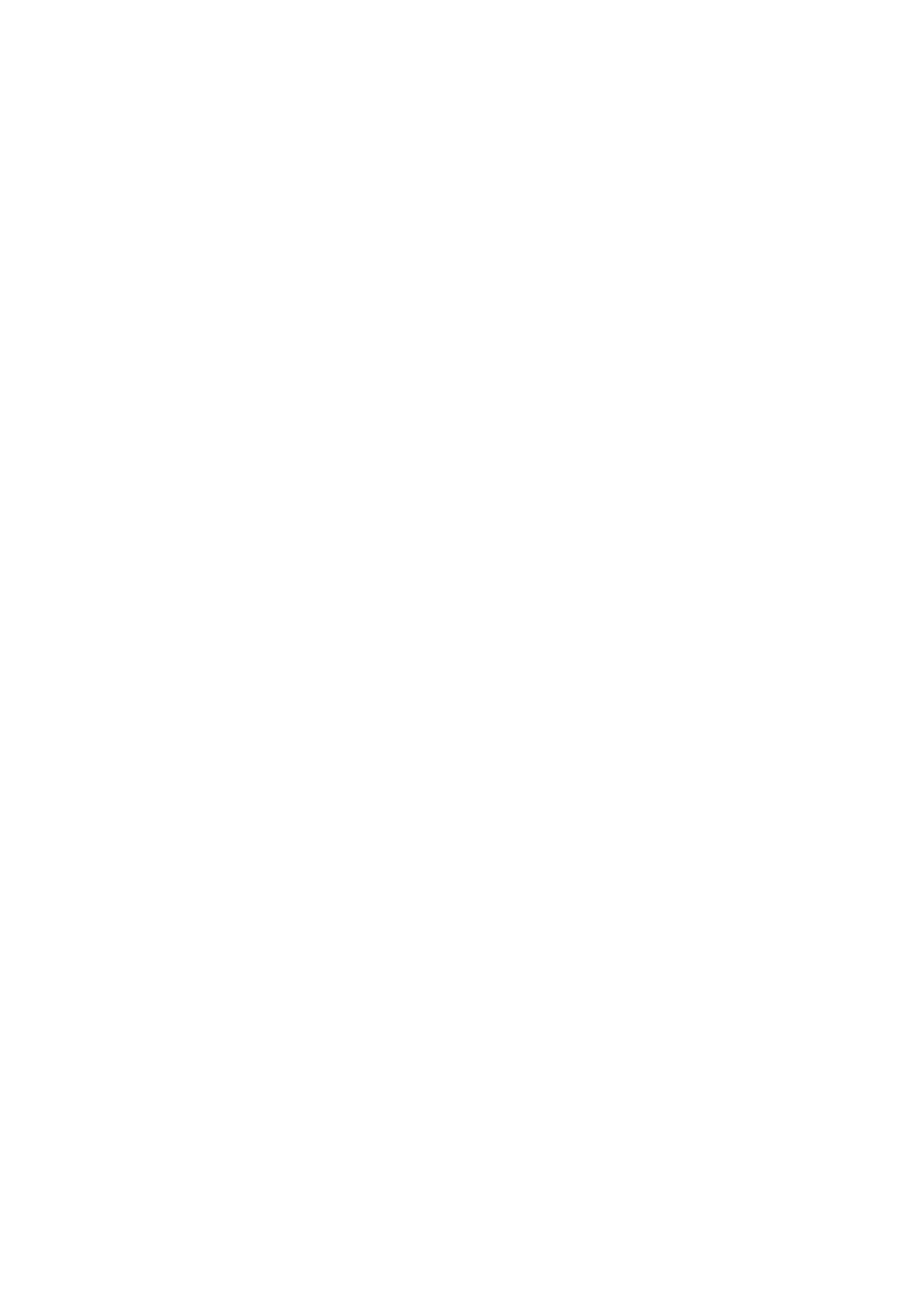**Silja Vöneky (Hrsg.)** 



## **Freiburger Informationspapiere zum Völkerrecht und Öffentlichen Recht**

**Ausgabe 1/2020** 

## **Key Elements of Responsible Artificial Intelligence**

### **Disruptive Technologies, and Human Rights**

**Silja Vöneky**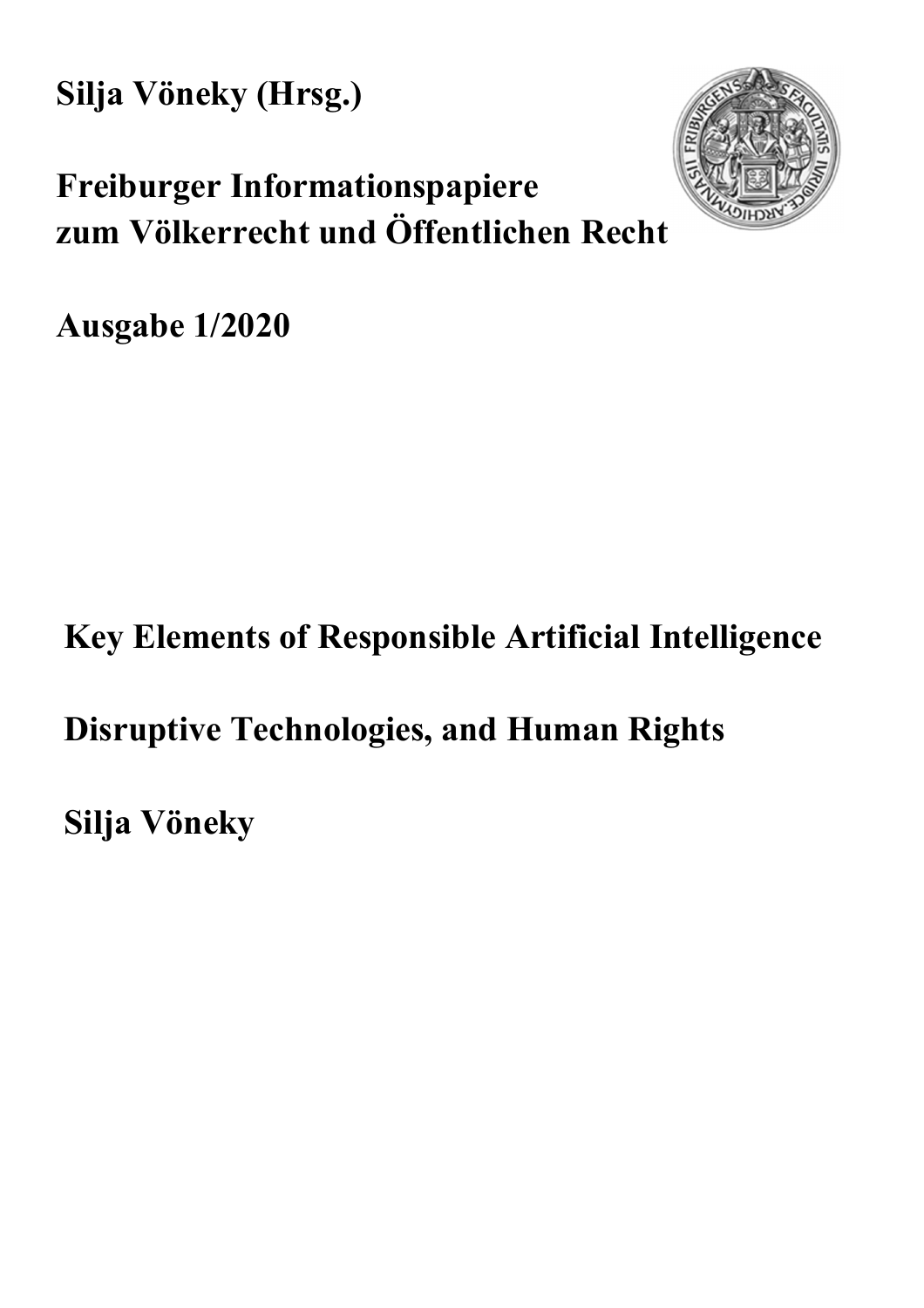V.i.S.d.P.: Silja Vöneky Institut für Öffentliches Recht, Abteilung 2 Rechtswissenschaftliche Fakultät, Alberts-Ludwigs-Universität Freiburg Werthmannstraße 4, 79098 Freiburg im Breisgau

voelkerrecht@jura.uni-freiburg.de www.fiponline.de ISSN 2192-6077

Dieses Dokument steht unter dem Schutz des deutschen Urheberrechts. Anfragen richten Sie bitte an die genannten Kontaktdaten.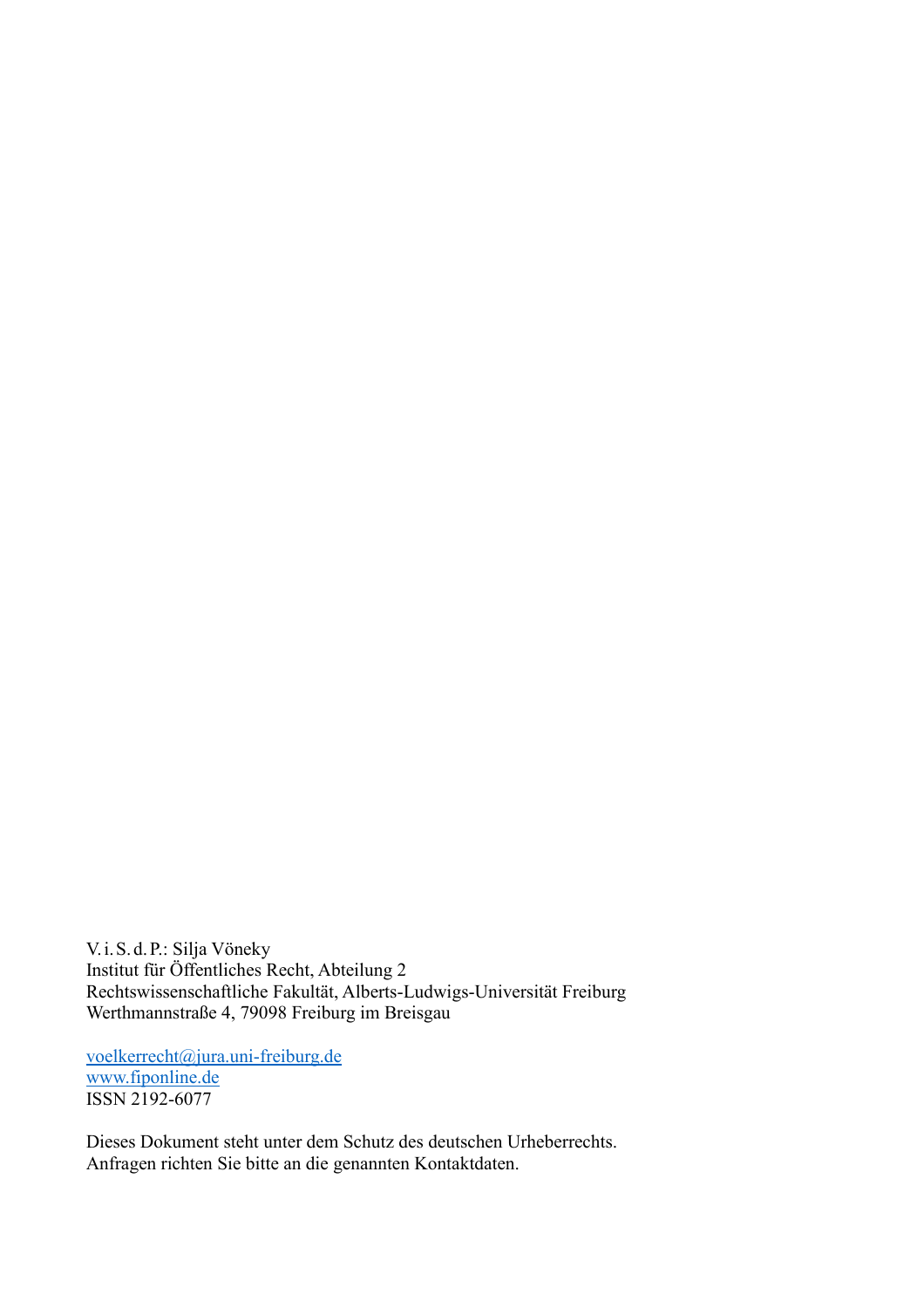### Inhalt

| A.                   |      |                |
|----------------------|------|----------------|
| <b>B.</b>            |      |                |
|                      | L.   |                |
|                      | II.  |                |
|                      | Ш.   |                |
|                      |      | 1.             |
| $\mathbf{C}$ .<br>E. |      | 2.             |
|                      |      | a <sub>1</sub> |
|                      |      | $\mathbf b$ .  |
|                      |      | $\mathbf{c}$ . |
|                      |      | d.             |
|                      |      | e.             |
|                      |      |                |
|                      | L    |                |
|                      | II.  |                |
|                      | III. |                |
| D.                   |      |                |
|                      | L.   |                |
|                      | II.  |                |
|                      | III. |                |
|                      |      |                |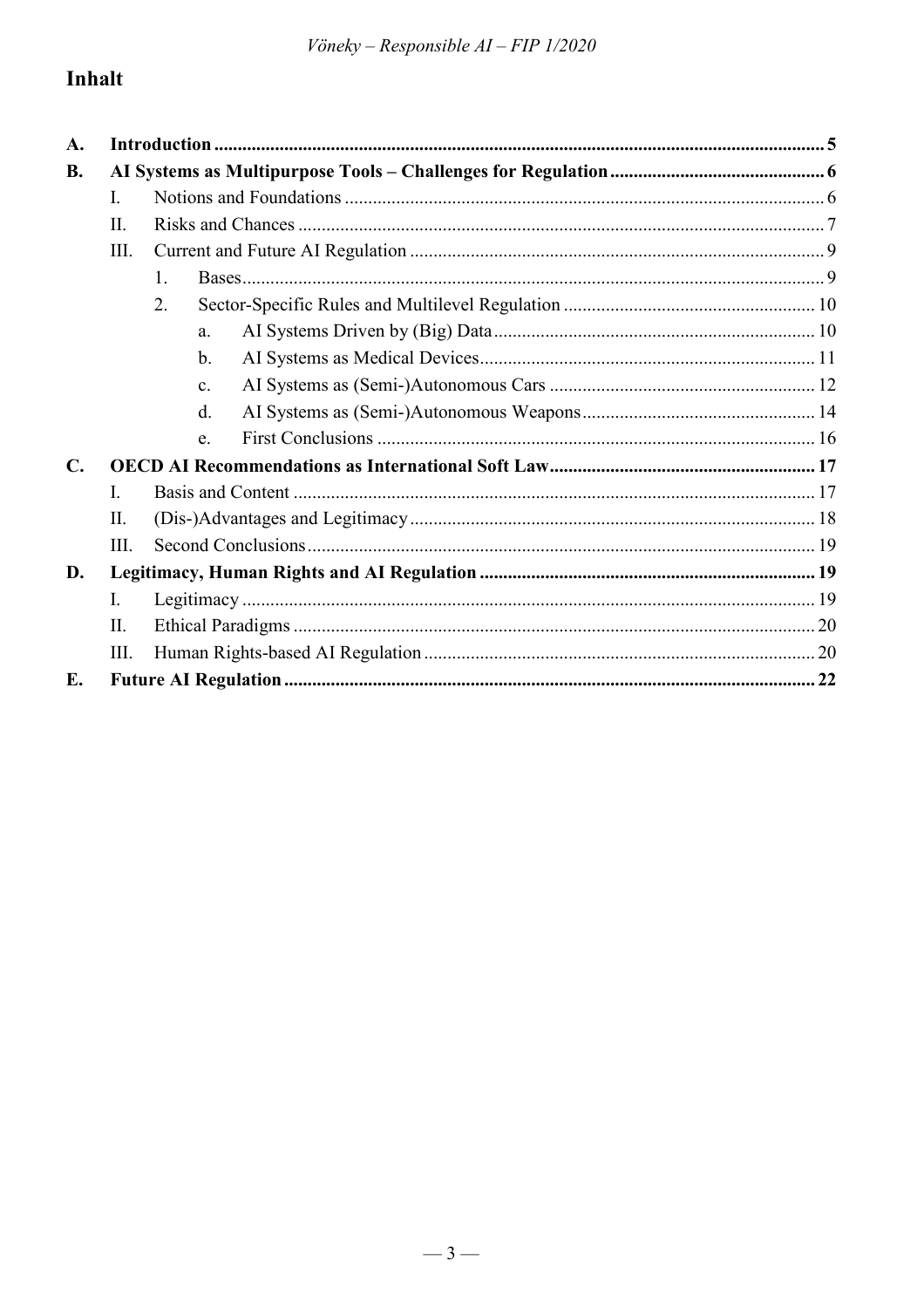### **Key Elements of Responsible Artificial Intelligence – Disruptive Technologies, and Human Rights<sup>1</sup>**

"We're making tools not colleagues, and the great danger is not appreciating the difference, which we should strive to accentuate, marking and defending it with political and legal innovations. (…) We don't need artificial conscious agents.  $(...)$  We need intelligent tools."<sup>2</sup> *Daniel C. Dennett* 

> "We may hope that machines will eventually compete with men in all purely intellectual fields."<sup>3</sup> *Alan M. Turing*

*One challenge of the 21st century to humankind, democratic and non-democratic States, is the widespread use of Artificial Intelligence (AI). Hardly any day passes without news about the disruptive force of AI – both good and bad. Some warn that AI could be the worst event in the history of our civilization. Others stress the chances of AI diagnosing and fighting diseases as cancer or COVID-19, or supporting humans in the form of autonomous cars. But because AI is disruptive, the call for its regulation is widespread, including the call by some actors for international treaties banning so-called "killer robots". Nevertheless, until now, there is no consensus on how and to what extent we should regulate AI. This paper examines whether we can identify key elements of responsible AI, spells out what exists as part of "top-down" regulation, and how new guidelines, such as the 2019 OECD Recommendations on AI can be part of a solution to regulate AI systems. In the end, I propose a solution that is coherent with international human rights law in order to frame the challenges posed by AI that lie ahead of us without undermining science and innovation; reasons are given why and how a human rightsbased approach to responsible AI should inspire new rules at the international level.* 

 $\overline{a}$ 1 This paper is a revised, updated and extended version of my paper published in Ordnung der Wissenschaft (OdW) 1, 2020, 9–21, and a revised and updated version of the FIP  $1/2020$  ( $1<sup>st</sup>$  version). The basis and background of this paper is my research on questions of democratic legitimacy in ethical decision making as a former Director of an Independent Max Planck Research School in Heidelberg on biotechnology governance, and on the governance of existential risks as a Fellow at Harvard Law School (2015–2016). I am grateful for the inspiration and exchange with the members of our FRIAS Saltus Research Group "Responsible AI", Philipp Kellmeyer (Neurology, Neuroethics), Oliver Müller (Philosophy), and Wolfram Burgard (Robotics) over the last year. I want to thank the research assistants Tobias Crone, and Eva Böning, and Gideon Wheeler, for their valuable support.

<sup>2</sup> Daniel C. Dennett, What can we do?, in John Brockman (ed.), Possible Minds – 25 Ways of Looking at AI, 2019, 46, 51.

<sup>3</sup> Alan M. Turing, Computing Machinery and Intelligence, Mind LIX, 1950, 433 et seq., reprinted in Margaret A. Boden (ed.), The Philosophy of Artificial Intelligence, 1990, 65.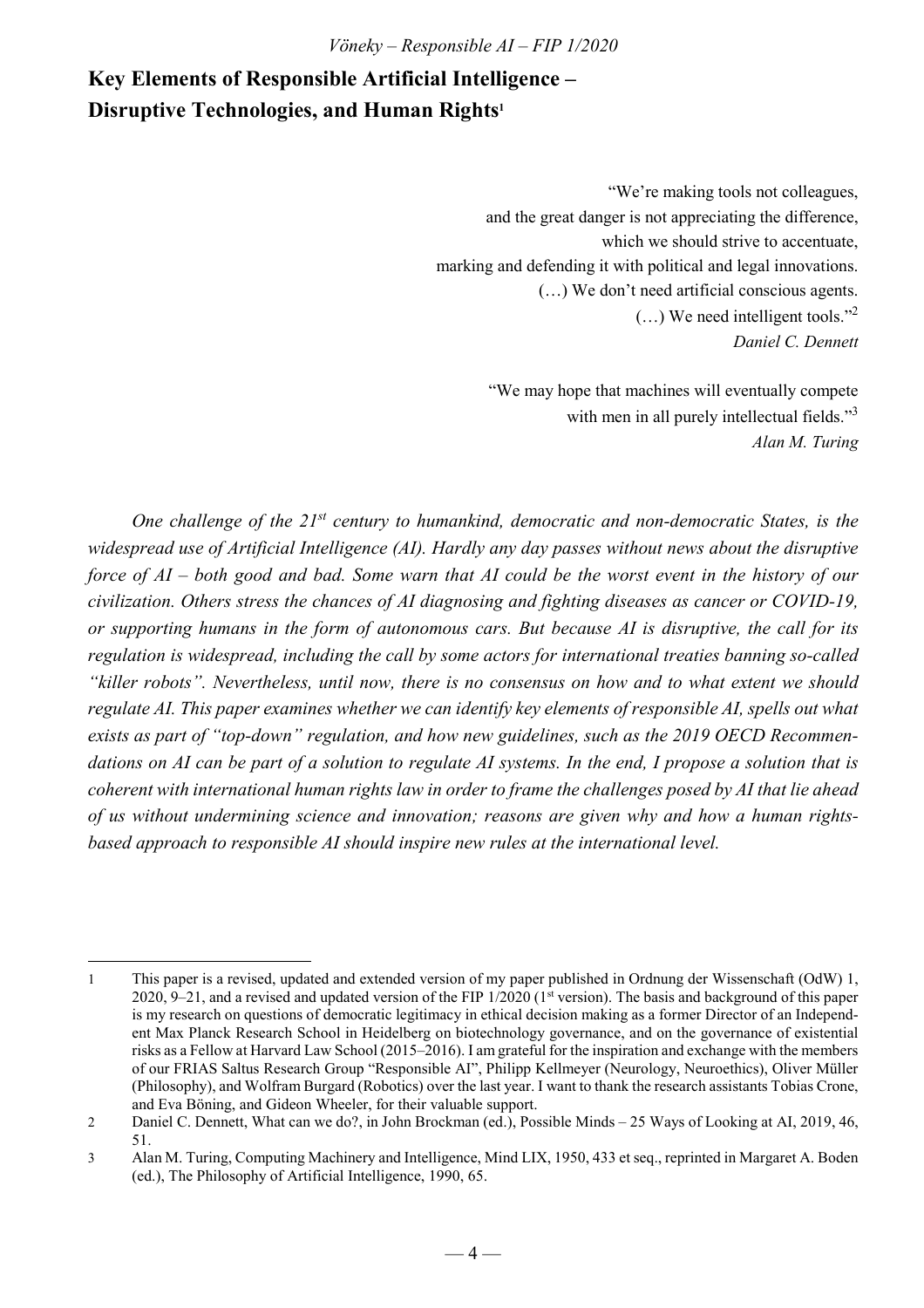#### **A. Introduction**

Everything about AI is a hype. It is labeled a disruptive technology. Its transformative force is compared to that of electricity. It is said that just as electricity transformed peoples' lives and our industries 100 years ago, AI will now transform our lives.<sup>4</sup> As we are incorporating AI systems into our lives, we benefit from the efficiencies that come from AI systems (AIs).<sup>5</sup>

However, a technology like AI is, first of all, a tool. I argue, like the philosopher *Daniel C. Dennett* argues, that AIs are tools and should be regarded and treated as tools. They are tools with a specific quality and power, because AI systems can be used for multiple purposes, and will imitate and replace human beings in many intelligent activities, shape human behavior and even change us as human beings in the process<sup>6</sup> in intended and unintended ways.<sup>7</sup> But even if AIs could be in principle as autonomous as a person, they lack our vulnerability and mortality.<sup>8</sup>

This means that as long as we develop, sell and use AI, we can and have to decide how we frame the rules and norms governing AI. As always when we have the chance to get a new, powerful technological tool, we have to answer the question how we can make sure that we as a society will make the right choices – or at least minimize the risk that we will make the wrong choices; and how do we decide what is right and wrong – especially as the field of AI is an area hardly anybody understands fully**.** I argue that these are questions that cannot be answered by individuals, corporations or States, only, but have to be answered by the international community as a whole, as well, because AI research, development and deployment, and the related effects are not limited to the territory of a State but are transnational and global.

This paper is a starting point to discuss key elements of responsible AI. Although the notion of intelligence in Artificial *Intelligence* might suggest otherwise, AI as a technology is not per se "good", neither is it "bad". The *first part* spells out features of AI systems and identifies benefits and risks developing and using AI systems, in order to show challenges for regulating these tools (*see below I*).

The international governance dimension is stressed in the *second part*. There I will look closer at the Recommendations on Artificial Intelligence by the Organisation for Economic Co-operation and Development (OECD) that were adopted in 2019 (*see below II*).<sup>9</sup> These are the first universal international soft law rules that try to govern and frame AI in a general way. *Thirdly*, I argue that we should stress the link between human rights and the regulation of AI systems, and highlight the advantages of an approach in regulating AI that is based on legally binding human rights that are part of the existing international legal order (*see below III*).

<sup>4</sup> Andrew Ng, in Martin Ford (ed.), Architects of Intelligence, 2018, 185, 190.

<sup>5</sup> Iyad Rahwan/Manuel Cebrian/Nick Obradovich et al., Machine behaviour, Nature 568 (2019), 477, 484.

<sup>6</sup> Norbert Wiener, The Human Use of Human Beings, 1954, 96.

<sup>7</sup> Iyad Rahwan/Manuel Cebrian/Nick Obradovich et al., Machine behaviour, Nature 568 (2019), 478; Daniel C. Dennett, What can we do?, in John Brockman (ed.), Possible Minds – 25 Ways of Looking at AI, 2019, 43.

<sup>8</sup> Daniel C. Dennett, ibid., 51 et seq.

<sup>9</sup> OECD Recommendation of the Council on Artificial Intelligence, adopted 22.05.2019 (OECD Principles on AI); cf. OECD/LEGAL/0449, available at: https://legalinstruments.oecd.org/en/instruments/OECD-LEGAL-0449; in German (unofficial translation) "Empfehlung des Rats zu künstlicher Intelligenz" available at: http://www.oecd.org/berlin/presse/Empfehlung-des-Rats-zu-kuenstlicher-Intelligenz.pdf.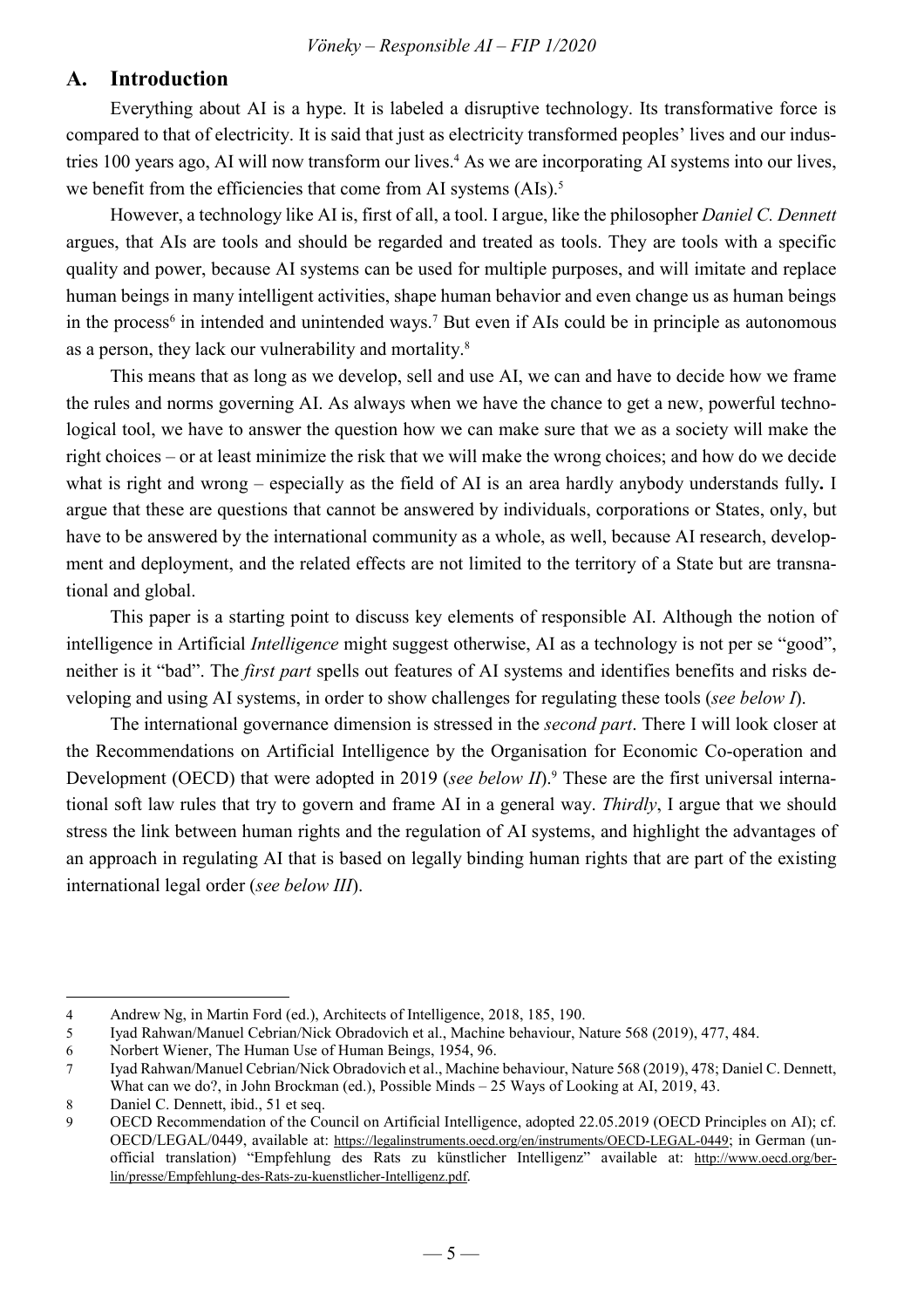### **B. AI Systems as Multipurpose Tools – Challenges for Regulation**

#### **I. Notions and Foundations**

When we try to understand what AI means as a technology, we realize that there seem to be many aspects and applications relevant and linked to AI systems: from facial recognition systems, COVID-19 Tracing Apps,<sup>10</sup> to predictive policing, from AI called AlphaGo playing the game GO, to social bots and algorithmic traders, from autonomous cars to – maybe even – autonomous weapons.

A first question we should answer is: How can we explain AI to someone who does not know what AI is, but wants to join and should join the discourse on regulation and governance? A simple start would be to claim that a key feature of the field of AI is the goal to build intelligent entities.<sup>11</sup> An AI system could be defined as a system that is intelligent, i.e. rational, in the way and to the extent that it does the "right thing", given what it knows.<sup>12</sup> However, this is only one definition of an AI system. The standard textbook quotes eight definitions by different authors laid out along two dimensions including two aspects to measure the success of an AI system in relation to human performance ("thinking humanly"; "acting humanly"); and two aspects to measure the success of an AI system in relation to ideal performance ("thinking rationally"; "acting rationally").<sup>13</sup> But even if those are correct who state that AI is concerned with rational or intelligent behavior in artifacts, the underlying question is whether it is correct to state that the notion of "intelligence" means the same as the notion of "rationality".14 It seems reasonable to claim that AI systems exhibit forms of intelligence that are qualitatively different from those seen in humans or animals as biological agents.<sup>15</sup>

As a basic description one might state that AI tools are based on complex or simple algorithms<sup>16</sup> used to make decisions, and are created to solve particular tasks. Autonomous cars, for instance, must drive (in a given time without causing accidents or violating laws) to a certain place, and game-playing AI systems should challenge or even win against a human being.<sup>17</sup>

As AI is expected to fulfill a certain task, there are required preconditions for a system to be able to "do the right thing". Depending on the areas of use, AI key capabilities are natural language processing

 $\overline{a}$ 10 Whether these Apps are based on AI or on information technology not related to AI is not always clear; for the latter cf. Sangchul Park/Gina J. Choi/Haksoo Ko, Information Technology-based Tracing Strategy in Response to COVID-19 in South Korea – Privacy Controversies, JAMA 23.04.2020, E1-E2.

<sup>11</sup> Stuart J. Russel/Peter Norving, Artificial Intelligence – A Modern Approach, 3rd ed, 2016, 1. Other define the field of AI as "a field devoted to building artificial animals (or at least artificial creatures that – in suitable contexts – *appear* to be animals), and, for many, artificial persons (or at least artificial creatures that – in suitable contexts – *appear* to be persons)." For this and a discussion of different approaches see Selmer Bringsjord/Naveen Sundar Govindarajulu, Artificial Intelligence, in Edward N. Zalta (ed.), Stanford Encyclopedia of Philosophy (SEP), Winter 2019 Ed.

<sup>12</sup> Stuart J. Russel/Peter Norving, Artificial Intelligence – A Modern Approach, 3rd ed, 2016, 1.

<sup>13</sup> Stuart J. Russel/Peter Norving, ibid., 2.

<sup>14</sup> The famous and often quoted so-called Turing Test by Alan M. Turing is a behavioral intelligence test that shall provide an operational definition of intelligence. According to this test, a program passes if a human interrogator cannot tell whether a human being or a computer gives the written answers after posing written questions via an online-typed message for five minutes, cf. Alan M. Turing, Computing Machinery and Intelligence, Mind LIX, 1950, 433 et seq., reprinted in Margaret A. Boden (ed.), The Philosophy of Artificial Intelligence, 1990, 40 et seq.; for a discussion see Stuart J. Russel/Peter Norving, Artificial Intelligence – A Modern Approach, 3rd ed, 2016, 1036 et seq.

<sup>15</sup> Iyad Rahwan/Manuel Cebrian/Nick Obradovich et al., Machine behaviour, Nature 568 (2019), 477, 483.

<sup>16</sup> An algorithm is a process (or program) that a computer can follow. It, for instance, defines a process to analyze a dataset and identify patterns in the data; in more general terms it can be described as a sequence of instructions that are carried out to transform the input to the output, see John D. Kelleher, Deep Learning, 2019, 7; Ethem Alpaydin, Machine Learning – The New AI, 2016, 16.

<sup>17</sup> Iyad Rahwan/Manuel Cebrian/Nick Obradovich et al., Machine behaviour, Nature 568 (2019), 477.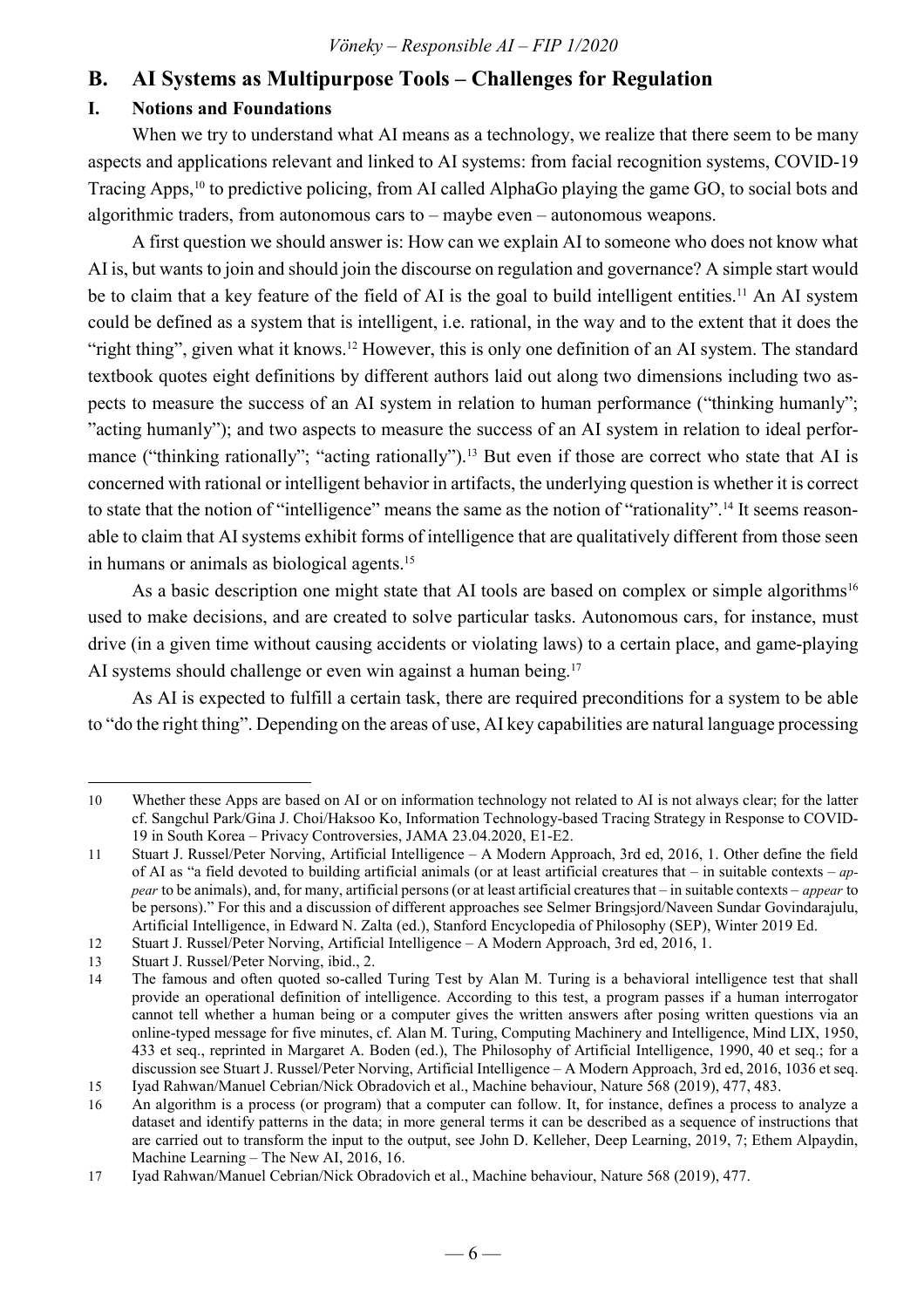(speech recognition), reasoning, (learning, perception, and action (robotics). Especially learning<sup>18</sup> is a key ability of modern AI systems,<sup>19</sup> as for some problems it is unclear how to transform the input to the output.<sup>20</sup> This means that algorithms are developed that enable the machine to extract functions from a dataset to fulfill a certain task.<sup>21</sup> The so-called deep learning, the field of machine learning that focuses on deep neural networks,<sup>22</sup> is the central part of current AI systems if large datasets are available, as for face recognition on digital cameras<sup>23</sup> or in the field of medicine to diagnose certain illnesses.<sup>24</sup> Deep learning mechanisms that are able to improve themselves without human interaction and without rulebased programming, already exist today.<sup>25</sup> As *John Kelleher* puts it:

> "Deep learning enables data-driven decisions by identifying and extracting patterns from large datasets".<sup>26</sup>

It is not astonishing that since 2012 the number of new deep learning AI algorithms has grown exponentially<sup>27</sup> but as the functional processes that generate the output are not clear (or at least hard to interpret) the problem of the complexity and opacity of algorithms that seem to be "black boxes" is obvious as well.<sup>28</sup>

#### **II. Risks and Chances**

 $\overline{a}$ 

The "black box" problem shows that it is important, if we think about AI regulation or governance, to look at the different risks and chances that can be linked to the development and use of AI systems. Questions of concern that are raised are related to our democratic order (news ranking algorithms, "algorithmic justice"), kinetics (autonomous cars and autonomous weapons), our economy and markets (algorithmic trading and pricing), and our society (conversational robots). A major and inherent risk if a system learns from data is that bias in AI systems can hardly be avoided. At least if AI learns from human-generated (text) data, they can or even will include health, gender or racial stereotypes.<sup>29</sup> Some claim, however, that there are better ways for reducing bias in AI than for reducing bias in humans, so

<sup>18</sup> The idea of a learning machine was discussed by Alan M. Turing, Computing Machinery and Intelligence, Mind LIX, 1950, 433 et seq., reprinted in Margaret A. Boden (ed.), The Philosophy of Artificial Intelligence, 1990, 64 et seq.

<sup>19</sup> In different general types of feedback can be part of the machine learning process. There is unsupervised learning (no explicit feedback is given), reinforcement learning (the system learns based on rewards or "punishments"), and supervised learning, which means in order to teach a system what a teacup is, you have to show it thousands of teacups, cf. Stuart J. Russel/Peter Norving, Artificial Intelligence – A Modern Approach, 3rd ed, 2016, 706 et seq.

<sup>20</sup> Ethem Alpaydin, Machine Learning – The New AI, 2016, 16 et seq.

<sup>21</sup> John D. Kelleher, Deep Learning, 2019, 6; Ethem Alpaydin, Machine Learning – The New AI, 2016, 16 et seq.

<sup>22</sup> John D. Kelleher, Deep Learning, 2019, 8.<br>23 John D. Kelleher, Deep Learning, 2019, 1

John D. Kelleher, Deep Learning, 2019, 1: "Deep learning is the subfield of artificial intelligence that focuses on creating large neural network models that are capable of making accurate data-driven decisions." Ethem Alpaydin, Machine Learning – The New AI, 2016, 104: "With few assumptions and little manual interference, structures similar to the hierarchical cone are being automatically learned from large amounts of data. (…) This is the idea behind deep neural networks where, starting from the raw input, each hidden layer combines the values in its preceding layer and learns more complicated functions of the input."

<sup>24</sup> Eric Topol, Deep Medicine, 2019, 9 et seq., 16 et seq.

<sup>25</sup> See Yann LeCun et al., Deep Learning, Nature 521 (2015), 436–444, available at: http://www.nature.com/nature/journal/v521/n7553/full/nature14539.html.

<sup>26</sup> John D. Kelleher, Deep Learning, 2019, 4.

<sup>27</sup> Eric Topol, Deep Medicine, 2019, 10.

<sup>28</sup> Iyad Rahwan/Manuel Cebrian/Nick Obradovich et al., Machine behaviour, Nature 568 (2019), 478.

<sup>29</sup> Andrew Ng, in Martin Ford (ed.), Architects of Intelligence, 2018, 20; Gutachten der Datenethikkommission, 2019, 167 f.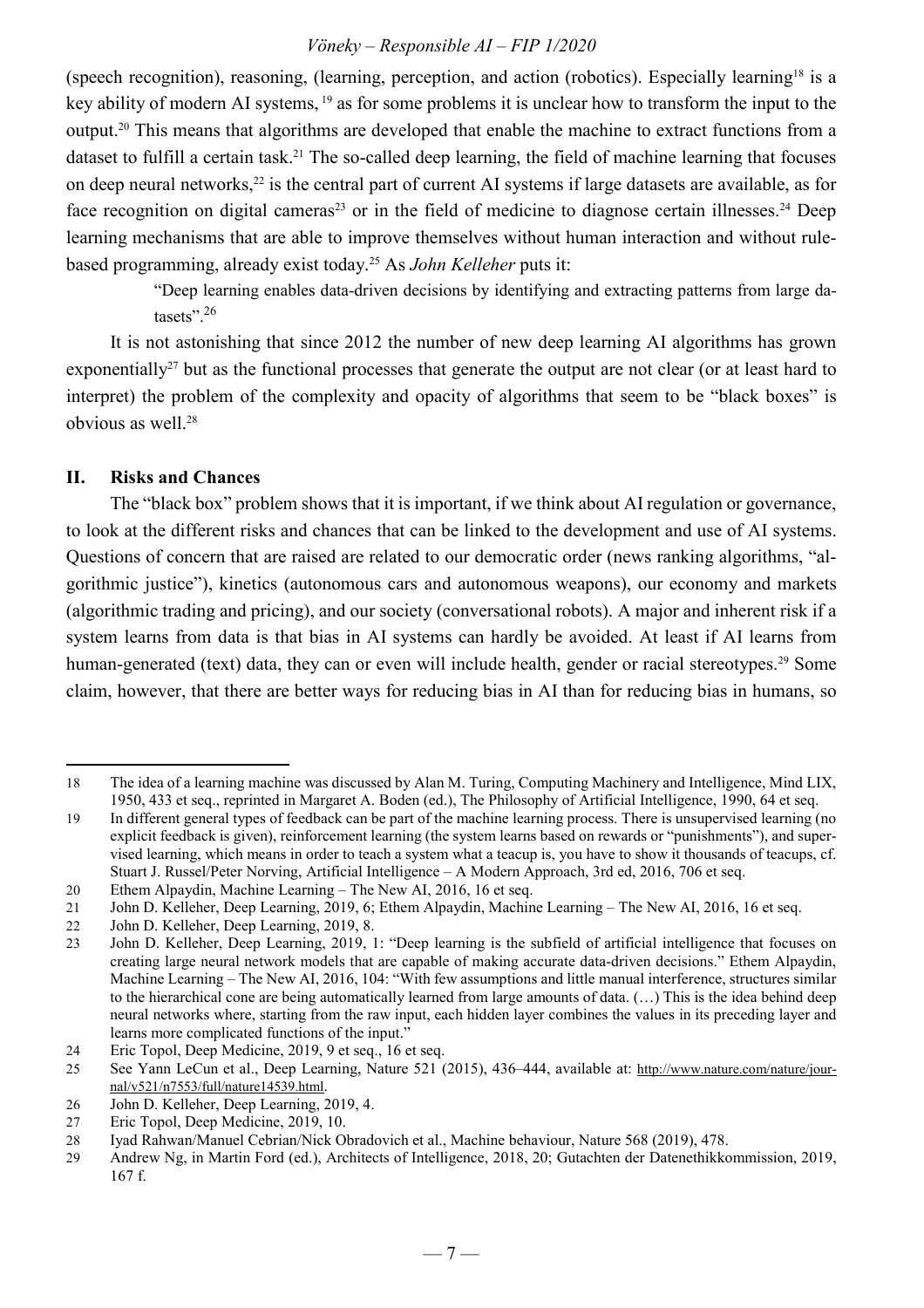AI systems may be or become less biased than humans. <sup>30</sup> Besides, there are risks of misuse, if AI systems are used to commit crimes, as for instance fraud.<sup>31</sup>

Another risk is that AI technologies have the potential for a greater concentration of power. Those who are able to use this technology can become more powerful (corporations or governments), $32$  and can influence large numbers of people (for instance, to vote in a certain way). It was *Norbert Wiener* who wrote in 1954

> $\lq($ ...) that such machines, though helpless by themselves, may be used by a human being or a block of human beings to increase their control over the rest of the race or that political leaders may attempt to control their populations by means not of machines themselves but through political techniques as narrow and indifferent to human possibility as if they had, in fact, been conceived mechanically."<sup>33</sup>

If we think about regulation, we must not forget the unintended and unanticipated negative and/or positive consequences of AI systems and that there might be a severe lack of predictability of these consequences.<sup>34</sup> The use of AI will provide new and even better ways to improve our health system, to protect our environment and to allocate resources.<sup>35</sup> However, plausible risk scenarios may show that the fear of the potential loss of human oversight is not per se irrational.<sup>36</sup> They support the call for a "human in the loop", that – for instance – a judge decides about the fate of a person, not an AI system, and a combatant decides about lethal or non-lethal force during an armed conflict, not an autonomous weapon. But to keep us as persons "in the loop" means that we need state-based regulation stressing this as a necessary pre-condition at least in the areas where there are serious risks for the violation of human rights or human dignity. I agree with those who claim, that it is important to understand the properties of AI systems if we think about AI regulation and governance and that there is the need to look at the behavior of "black box" algorithms, similar to the behavior of animals, in real-world settings.<sup>37</sup> My hypothesis is that an AI system that serves human beings has to meet the "at least as good as a human being / human expert" threshold. Hence, depending on the area in which the AI system is deployed, the system has to be measured against the human expert that usually is allowed to fulfill a task – as for instance an AI diagnosis system. This approach differs from the view of the German Datenethikkommission as the commission argues that there is *an ethical obligation* to use AI systems if they fulfill a certain task better as a human. Besides, it should be noted that, according to the approach of the Datenethikkommission, negative impacts of the system's deployment can outweigh they high – and compared to its human counterparts higher – achievement of its purposes. Accordingly, an ethical obligation would have to be rejected if the use of the system disproportionately affects other good such as human well-being. By contrast, when employing an "at least as good" –standard, impacts of the system other than the sole purpose

<sup>30</sup> Iyad Rahwan/Manuel Cebrian/Nick Obradovich et al., Machine behaviour, Nature 568 (2019), 478.

<sup>31</sup> Stuart Russel, Human Compatible – Artificial Intelligence and the Problem of Control, 253 et seq.

<sup>32</sup> W. Daniel Hills, The First Machine Intelligences, in John Brockman (ed.), Possible Minds – 25 Ways of Looking at AI, 2019, 172, 173.

<sup>33</sup> Norbert Wiener, The Human Use of Human Beings, 1954, 181.

<sup>34</sup> Stuart Russel, Human Compatible – Artificial Intelligence and the Problem of Control, 103 et seq; Iyad Rahwan/Manuel Cebrian/Nick Obradovich et al., Machine behaviour, Nature 568 (2019), 477 et seq.

<sup>35</sup> Iyad Rahwan/Manuel Cebrian/Nick Obradovich et al., Machine behaviour, Nature 568 (2019), 478. Some are, however, disappointed that AI systems were not used to a greater extent and faster to fight the COVID-19 pandemic.

<sup>36</sup> Stressing the need to analyze risks, cf. Max Tegmark, Let's Aspire to More Than Making Ourselves Obsolete, in John Brockman (ed.), Possible Minds – 25 Ways of Looking at AI, 2019, 76 et seq.; Stuart Russel, Human Compatible – Artificial Intelligence and the Problem of Control, 103 et seq.

<sup>37</sup> Iyad Rahwan/Manuel Cebrian/Nick Obradovich et al., Machine behaviour, Nature 568 (2019), 478.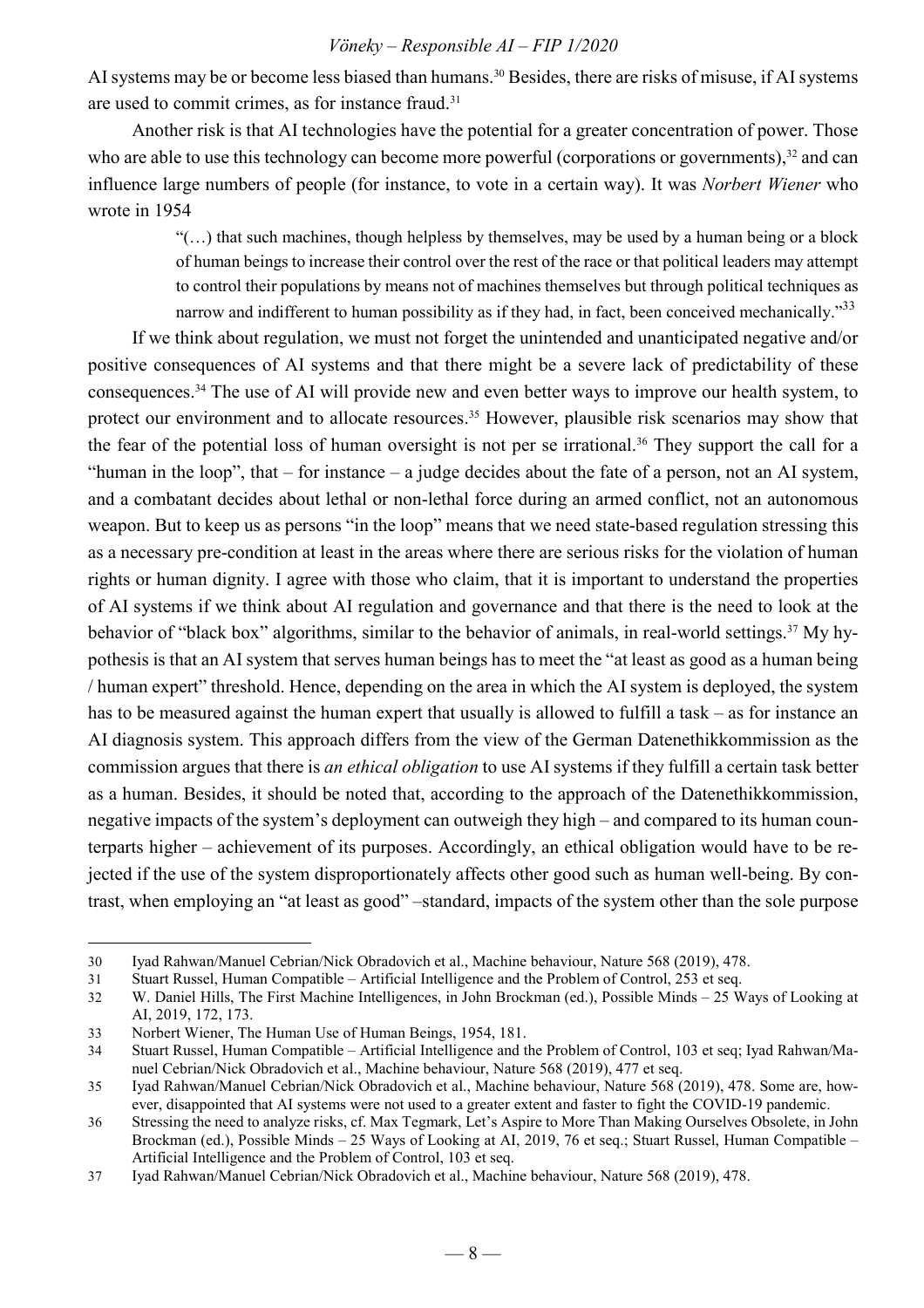achievement can be taken into account in the first place<sup>38</sup> And it sets even a higher threshold as the one that is part of the idea of "beneficial machines", defined as intelligent machines whose actions can be expected to achieve *our* objectives rather than *their* objectives.<sup>39</sup>

We also have to keep in mind the future development of AI systems and their interlinkage. I have spelled out so far features of so-called narrow AI or weak AI. Weak AI possesses specialized, domainspecific, intelligence.<sup>40</sup> In contrast, Artificial General Intelligence (AGI) will possess general intelligence and strong AI could mean, as some claim, that AI systems "are actually thinking".<sup>41</sup> Whether there is a chance for AGI, and human-level or superhuman AI (the Singularity)<sup>42</sup> will be possible within our lifetime is uncertain.<sup>43</sup> It is not per se implausible to argue, as some scientists do, that intelligence explosion leads to a dynamically unstable system as smarter systems will have an easier time making themselves smarter<sup>44</sup> and that there will be a point beyond which it is impossible for us to make reliable predictions.<sup>45</sup> And it seems convincing that if superintelligent AI were possible, it would be a significant risk for humanity.<sup>46</sup> As the Covid-19 pandemic has shown it is important for governments and lawmakers in every state, and at the international level that they do not ignore low probability high-risk scenarios, and have national and international mechanisms and bodies in place that can deal with developments that are – or might become – a worst-case scenario. $47$ 

#### **III. Current and Future AI Regulation**

#### **1. Bases**

 $\overline{a}$ 

For regulative issues, the differentiation of narrow AI versus AGI might be helpful as a starting point. It is more convincing, however, to find categories that show the possible (negative) impact of AI systems to core human rights, human dignity and to constitutional rights, such as protection against discrimination, the right to life, the right to health, the right to privacy, and the right to take part in elections, etc.<sup>48</sup> From this perspective, even developments such as a fast take-off scenario, which means

<sup>38</sup> Cf. Gutachten der Datenethikkommission, 2019, 172.

<sup>39</sup> Stuart J. Russel, Human Compatible, 2019, 172 et seq.

<sup>40</sup> Some claim that weak AI means that AI-driven machines act "as if they were intelligent", cf. Stuart J. Russel/Peter Norvig, Artificial Intelligence – A Modern Approach, 3rd ed, 2016, 1035.

<sup>41</sup> Stuart J. Russel/Peter Norvig, ibid., 1035; Murray Shanahan, The Technological Singularity, 2015, 3.

<sup>42</sup> The term "the Singularity" was coined in 1993 by the computer scientist and author Vernon Vinge; he was convinced that "[w]ithin thirty years, we will have the technological means to create superhuman intelligence," and he concluded: "I think it's fair to call this event a singularity ("the Singularity" for the purpose of this paper)." See Vernor Vinge, The Coming Technological Singularity: How to Survive in the Post-Human Era, in Geoffrey A. Landis (ed.), Vision-21: Interdisciplinary Science and Engineering in the Era of Cyberspace (1993), 11, 12 (NASA Publication CP-10129), available at: https://ntrs.nasa.gov/archive/nasa/casi.ntrs.nasa.gov/19940022856.pdf.

<sup>43</sup> Stuart J. Russel, The Purpose Put into the Machine, in John Brockman (ed.), Possible Minds: 25 Ways of Looking at AI, 2019, 20 et seq., 26. Some experts predict that superhuman intelligence will happen by 2050, see e.g., Ray Kurzweil, The Singularity is Near, 2005, 127; for more forecasts, see Nick Bostrom, Superintelligence, Paths, Dangers, Strategies, 2014, at 19–21.

<sup>44</sup> Eliezer Yudkowsky, Artificial Intelligence as a positive and negative factor in global risk, in Nick Bostrom/Milan Ćirković (eds.), Global Catastrophic Risks, 2011, at 341.

<sup>45</sup> Max Tegmark, Will There Be a Singularity within Our Lifetime?, in John Brockman (ed.), What Should We Be Worried About?, 2014, 30, 32.

<sup>46</sup> Stuart J. Russel, The Purpose Put into the Machine, in John Brockman (ed.), Possible Minds: 25 Ways of Looking at AI, 2019, 26.

<sup>47</sup> Cf. below at note 50.

<sup>48</sup> For a similar approach, however, less based on the risks for the violation of human rights, see Gutachten der Datenethikkommission, 2019, 173.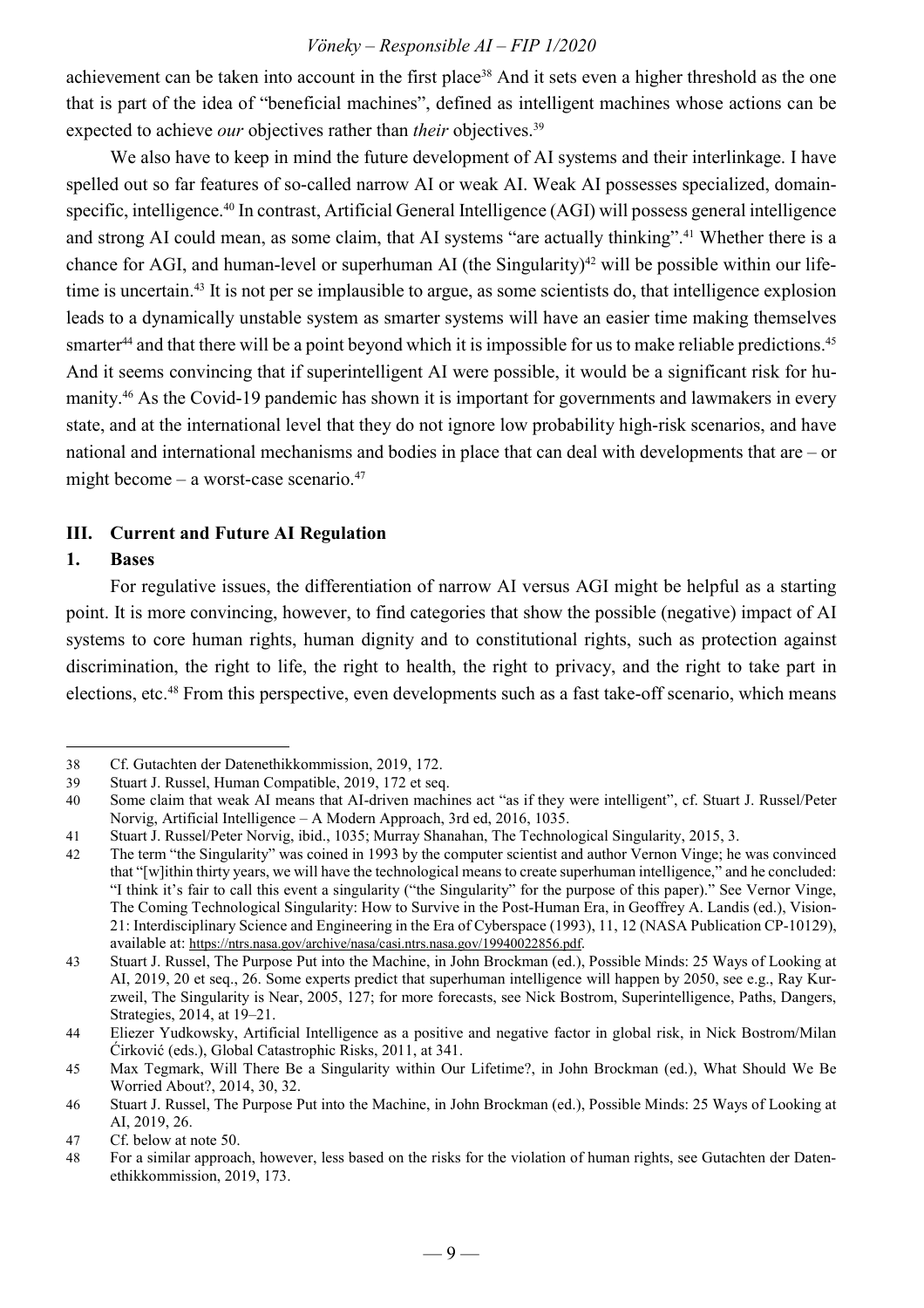that an AGI system becomes superintelligent because of a recursive self-improvement cycle,<sup>49</sup> that are difficult to predict, must not be neglected as we can think about how to frame low probability high impact scenarios in a proportional way.<sup>50</sup>

#### **2. Sector-Specific Rules and Multilevel Regulation**

When speaking about governance and regulation, it is important to differentiate between rules that are *legally binding* on the one hand (we might call them "hard law" or regulation *strictu sensu*) and *nonbinding* (international) soft law<sup>51</sup>, on the other hand. In the area of international, European Union, and national law, we see that at least parts of AI-driven technology are covered by existing sector-specific rules.

#### *a. AI Systems Driven by (Big) Data*

The General Data Protection Regulation (GDPR)<sup>52</sup> aims to protect personal data<sup>53</sup> of natural persons (Art. 1 (1) GDPR) and applies to the processing of this data even by wholly automated means (Art. 2 (1) GDPR).<sup>54</sup> The GDPR requires an informed consent<sup>55</sup> of the consumer if somebody wants to use his or her data. It can be seen as sector-specific law governing AI systems as AI systems often make use of large amounts of personal data. The general principles that are laid down for – inter alia – the processing of personal data (including lawfulness, fairness and transparency<sup>56</sup>) and the collection of personal data (purpose limitation) in Art. 5 GDPR are applicable with regard to AI systems,<sup>57</sup> and have to be implemented via appropriate technical and organisational measures by the controller (Art. 25 GDPR).<sup>58</sup> According to Art. 22 GDPR we, as data subjects, have the right "not to be subject to a decision

 $\overline{a}$ 49 Andrew Ng, in Martin Ford (ed.), Architects of Intelligence, 2018, 202.

<sup>50</sup> For a governance framework of superintelligent AI as an existential risk, see Silja Voeneky, Human Rights and Legitimate Governance of Existential and Global Catastrophic Risks, in Silja Voeneky/Gerald Neuman (eds.), Human Rights, Democracy, and Legitimacy in Times of Disorder, 2018, 160 et seq.

<sup>51</sup> The term "international soft law" is understood in this paper to cover rules that cannot be attributed to a formal legal source of public international law and that is, hence, not directly legally binding but have been agreed upon by subjects of international law (i.e. States, international organisations) that could, in principle, establish international hard law; for a similar definition see Daniel Thürer, Soft Law, in Rüdiger Wolfrum (ed.), Max Planck Encyclopedia of Public International Law, 2012, Vol. 9, 271, para. 8. The notion does not include private rulemaking by corporations (including codes of conduct) or mere recommendations by stakeholders, Non-Governmental Organisations and other private entities.

<sup>52</sup> Regulation (EU) 2016/679 of the European Parliament and of the Council of 27.04.2016 on the protection of natural persons with regard to the processing of personal data and on the free movement of such data, and repealing Directive 95/46/EC, in force since 25.05.2018, cf. OJEU L119/1, 04.05.2016.

<sup>53</sup> Art. 4 (1) GDPR: "'personal data' means any information relating to an identified or identifiable natural person ('data subject'); an identifiable natural person is one who can be identified, directly or indirectly, in particular by reference to an identifier such as a name, an identification number, location data, an online identifier or to one or more factors specific to the physical, physiological, genetic, mental, economic, cultural or social identity of that natural person;".

<sup>54</sup> However, Art. 2 (2) lit. c and d GDPR excludes from the material scope the processing as defined in Art. 4 (2) GDPR of personal data by a natural person in the course "of a purely personal or household activity", and by the competent authorities for the purposes inter alia "of the prevention (…) or prosecution of criminal offences".

<sup>55</sup> Cf. Art. 7, Art. 4 (11) GDPR: " (…) 'consent' of the data subject means any freely given, specific, informed and unambiguous indication of the data subject's wishes by which he or she, by a statement or by a clear affirmative action, signifies agreement to the processing of personal data relating to him or her;".

<sup>56</sup> See as well Art. 12 GDPR.

<sup>57</sup> See Art. 6 (4) GDPR.

<sup>58</sup> With regard to the responsible and accountable person or entity ("the controller" according to Art. 4 (7) GDPR) and further duties of the controller see Art. 5 (2) ("accountability"), Art. 32 ("security of processing") and Art. 35 GDPR ("data protection impact assessment"). For a discussion in Germany how to apply the GDPR to AI systems see, inter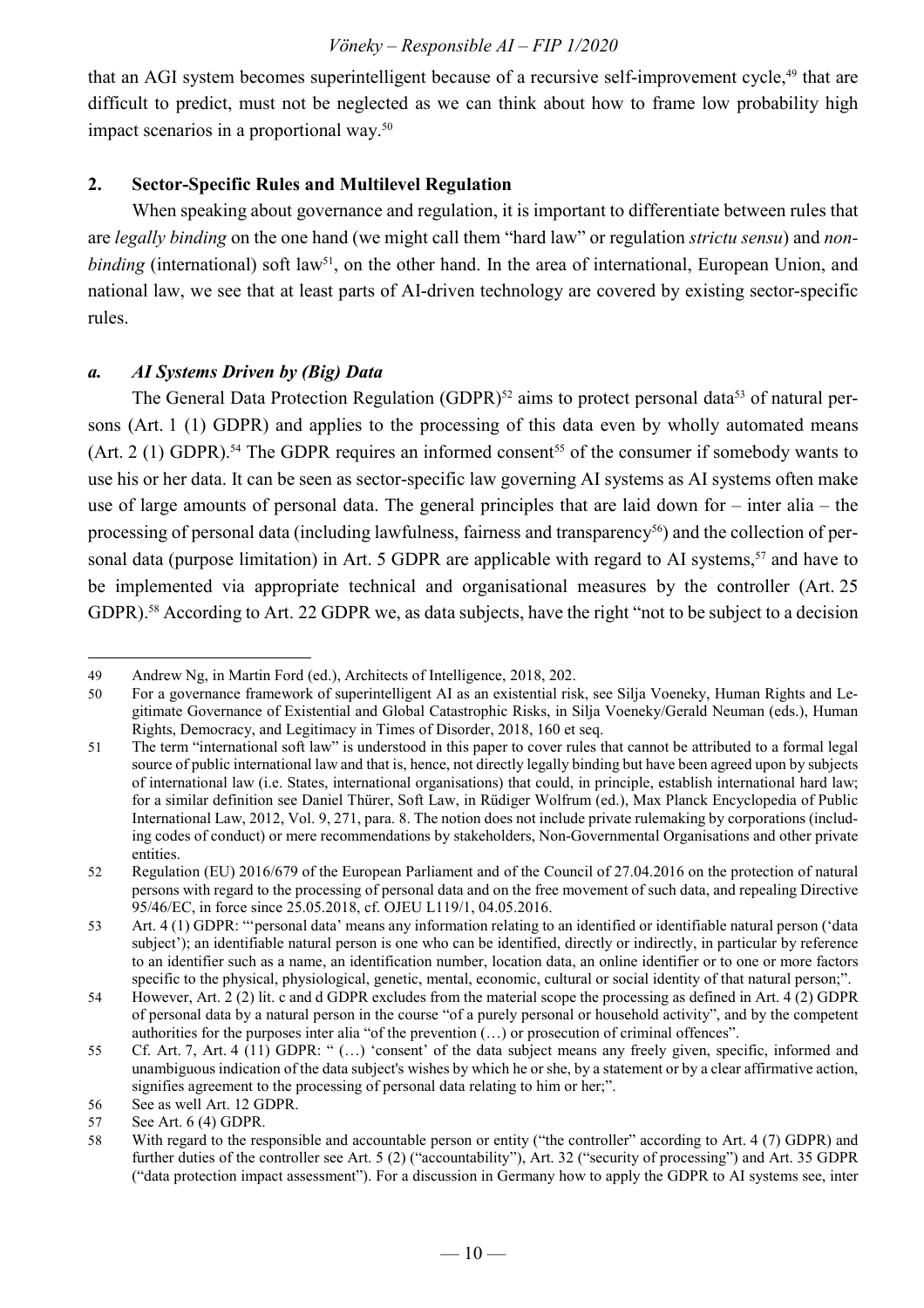based solely on automated processing" that produces legal effects concerning the data subject or similarly affects him or her.<sup>59</sup> Substantive legitimacy of this regulations is given because the GDPR is in coherence with the human rights that bind EU organs and can be reviewed and implemented by the European Court of Justice and the German Constitutional Court,<sup>60</sup> especially Art. 8 of the Charter of Fundamental Rights of the European Union (EUChHR)<sup>61</sup> that lays down the protection of personal data.<sup>62</sup> Like every regulation and law, the GDPR has lacunae, and there might be relevant lacunae in the area of AI-driven technology, as for instance, with regard to brain data<sup>63</sup> that is used for consumer technology.<sup>64</sup> The decisive question is whether all relevant aspects of brain data protection are already covered by the protection of health data (Art. 4 (15) GDPR) or biometric data (Art. 4 (14) GDPR) that are defined in the regulation.<sup>65</sup> Besides, there are several general limitations of the protection. Especially, there are exemptions in the GDPR from the need for informed consent if data are used for scientific reasons, even if a private company does the research. It is highly questionable if the exemption for consent of the data subject the GDPR sets out for cases of research purposes can be applied when the brain data is used by private companies.

#### *b. AI Systems as Medical Devices*

There is EU Regulation on Medical Devices (MDR),<sup>66</sup> which governs certain AI-driven apps in the health sector and other AI-driven medical devices, for instance, in the area of neurotechnology.<sup>67</sup> The amended MDR is in force from May 2020 and regulates even medical device brain stimulation products

alia, the Entschließung der 97. Konferenz der unabhängigen Datenschutzaufsichtbehörden des Bundes und der Länder, 03.04.2019 ("Hambacher Erklärung zur Künstlichen Intelligenz"), available at: https://www.datenschutzkonferenz-online.de/media/en/20190405 hambacher erklaerung.pdf. For the claim that there is a need for a new EU Regulation for AI systems, see the Gutachten der Datenethikkommission, 2019, 180 proposing a "EU-Verordnung für Algorithmische Systeme" (EUVAS).

<sup>59</sup> See as well Gutachten der Datenethikkommission, 2019, 191 et seq.

<sup>60</sup> The German Constitutional Court declared to be competent to review the application of national legislation on the basis of the rights of the Charter of Fundamental Rights of the European Union even in an area that is fully harmonized according to EU law, cf. BVerfG, Decision of 06.11.2019, 1 BvR 276/17, Right to be forgotten II.

<sup>61</sup> Cf. OJEC C 364/1, 18.12.2000.

<sup>62</sup> Art. 8 EUChHR: "Protection of personal data

 <sup>(1)</sup> Everyone has the right to the protection of personal data concerning him or her.

 <sup>(2)</sup> Such data must be processed fairly for specified purposes and on the basis of the consent of the person concerned or some other legitimate basis laid down by law. Everyone has the right of access to data which has been collected concerning him or her, and the right to have it rectified.

 <sup>(3)</sup> Compliance with these rules shall be subject to control by an independent authority."

<sup>63</sup> A prima facie definition of brain data includes "quantitative data about human brain structure and function", cf. Marcello Ienca, Joseph Fins, Ralf J. Jox et al, Towards a Global Governance Framework for Brain Data (Brocher workshop consensus paper, forthcoming).

<sup>64</sup> Cf. Oscar Schwartz, Mind-Reading Tech? How Private Companies could gain Access to Our Brains, The Guardian, 24.10.2019, online available at: https://www.theguardian.com/technology/2019/oct/24/mind-reading-tech-private-companiesaccess-brains.

<sup>65</sup> To discuss this in detail is beyond the scope of this paper but it is one area of research of the Saltus-FRIAS Responsible AI Research Group the author is part of.

<sup>66</sup> Regulation (EU) 2017/745 of the European Parliament and of the Council of 05.04.2017 on medical devices, amending Directive 2001/83/EC, Regulation (EC) No 178/2002 and Regulation (EC) No 1223/2009 and repealing Council Directives 90/385/EEC and 93/42/EEC, OJEU L117/1, 05.05.2017. It came into force in May 2017, but medical devices will have a transition time of three years (until May 2020) to meet the new requirements.

<sup>67</sup> Art. 2 MDR. " (…) 'medical device' means any instrument, apparatus, appliance, software, implant, reagent, material or other article intended by the manufacturer to be used, alone or in combination, for human beings for one or more of the following specific medical purposes: (…)". For exemptions see, however, Art. 1 (6) MDR.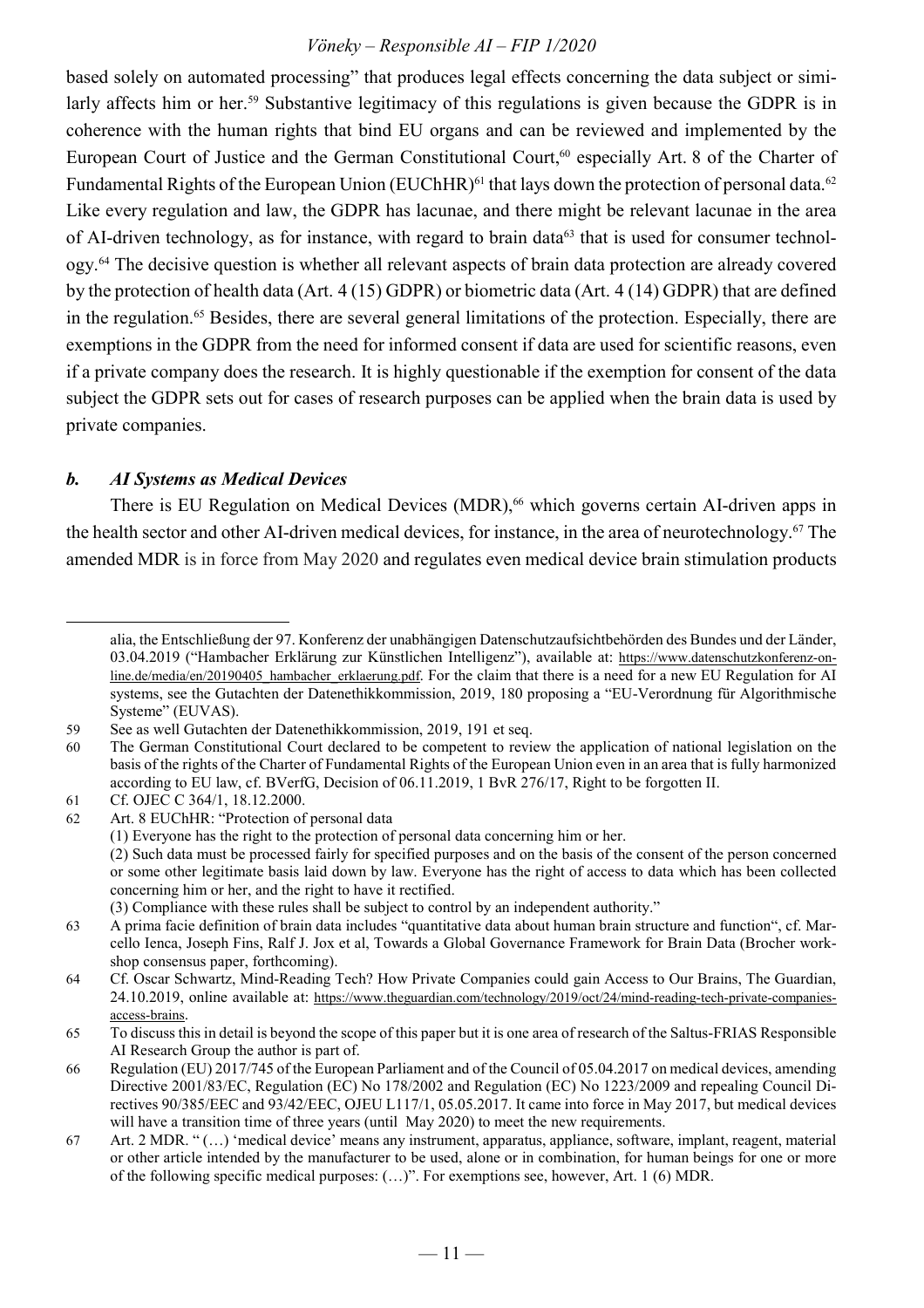without an intended medical purpose (Annex XVI, No  $6$ ),<sup>68</sup> hence the MDR is incorporating consumer neurotechnology devices. And again, one has to ask whether this regulation is sufficient to protect the human dignity, life and health of consumers, as the impact on human dignity, life and health might be more far-reaching than the usual products that were the core of the regulation and envisaged by the drafters of the MDR. Although the new EU medical device regulation was adopted in 2017, it includes a so-called scrutiny process<sup>69</sup> for high-risk products (certain class III devices), which is a consultation procedure prior to market approval. It is not a preventive permit procedure, differing from the permit procedure necessary for the market approval of new medicine (medicinal products), as there is a detailed regulation at the national and even more at the European Union level,<sup>70</sup> including a new Clinical Trial Regulation.<sup>71</sup> That the preventive procedures differ whether the object of the relevant laws is a "medical device" or a "medicinal product" is not convincing, if the risks involved for human health for a consumer are the same when comparing new drugs, and certain new medical devices, as – for instance – new neurotechnology. It seems to be a major drawback that a risky neurotechnology device is regulated by the MDR, but the regulation does not lay down a permit procedure to ensure safety standards and only spells out a consultation process. This is even more true if the use of the neurotechnology device has no aim, that has a special justification, as the use for medical reasons, but is a "pure" consumer technology. Even if there seems to be some progress in this field with regard to soft law norms, as there exists a "Recommendation of the Council on Responsible Innovation in Neurotechnology", which was adopted by the OECD in 2019,<sup>72</sup> the lacunae in the area of binding regulation – "hard law" – even in the European Union do not cease to exist.<sup>73</sup>

#### *c. AI Systems as (Semi-)Autonomous Cars*

Sector-specific (top-down) regulation is already in force when it comes to the use of (semi-)autonomous cars. In Germany, the relevant national law was amended in  $2017<sup>74</sup>$  before the competent federal ethic commission published its report,<sup>75</sup> in order to include new highly or fully automated systems ( $\S$  1a, § 1b and § 63 StVG).<sup>76</sup> § 1a (1) StVG states that the operation of a car by means of a highly or fully

 $\overline{a}$ 68 "6. Equipment intended for brain stimulation that apply electrical currents or magnetic or electromagnetic fields that penetrate the cranium to modify neuronal activity in the brain."

<sup>69</sup> Cf. Art. 54, 55, Art. 106 (3), Annex IX Section 5.1, Annex X Section 6 MDR.

<sup>70</sup> Cf. the Pharmaceutical legislation for medicinal products of human use, Vol. 1, including different Directives and Regulations, available at: https://ec.europa.eu/health/documents/eudralex/vol-1\_de.

<sup>71</sup> §§ 21 et seq. Gesetz über den Verkehr mit Arzneimitteln (Arzneimittelgesetz, AMG), BGBl. I, 1626; Regulation (EU) No 536/2014 of the European Parliament and of the Council of 16.04.2014 on clinical trials on medicinal products for human use, OJEU L 158/1, 27.05.2014.

<sup>72</sup> OECD/Legal/0457, 11.12.2019, available at: https://legalinstruments.oecd.org/en/instruments/OECD-LEGAL-0457.

<sup>73</sup> For a discussion of relevant soft law norms, see below at Part II.

<sup>74</sup> Art. 1 Achtes Gesetz zur Änderung des Straßenverkehrsgesetzes (8. StVGÄndG), 16.06.2017, BGBl. I 1648.

<sup>75</sup> Ethik-Kommission "Automatisiertes und vernetztes Fahren" des Bundesministeriums für Verkehr und digitale Infrastruktur, Report June 2017, available at: https://www.bmvi.de/SharedDocs/DE/Publikationen/DG/bericht-der-ethik-kommission.pdf? blob=publicationFile.

<sup>76</sup> For a overview of the most relevant international, European and national rules governing autonomous or automated vehicles, cf. Eva Böning/Hannah Dittmers, Easing the brakes on autonomous driving, in Silja Vöneky (ed), FIP 5/2020, 1-26, available at https://www.jura.uni-freiburg.de/de/institute/ioeffr2/online-papers/index\_html.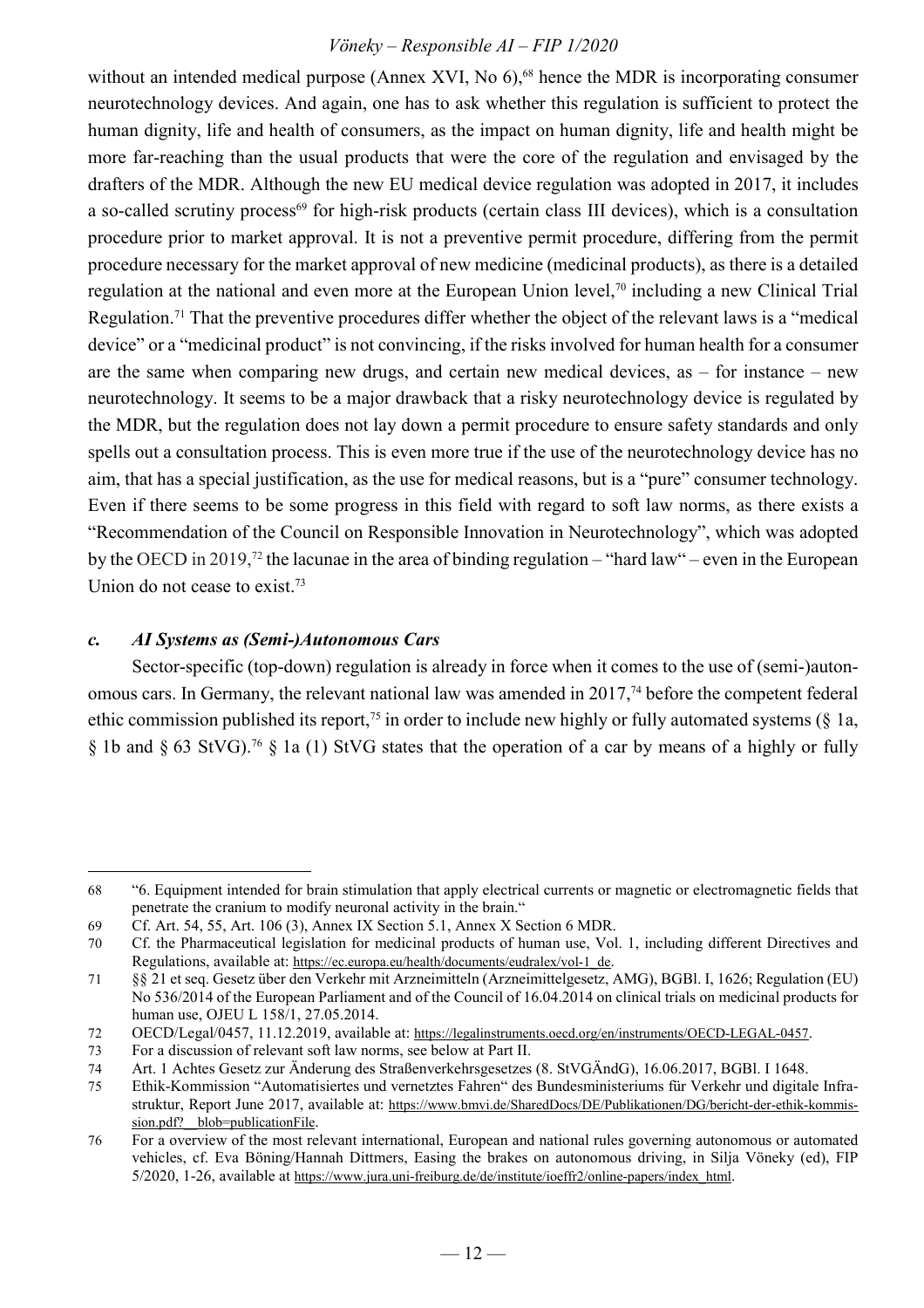automated driving function is permissible, provided the function is used for its *intended purpose*. 77 However, what "intended purpose" means must be defined by the automotive company.<sup>78</sup> Therefore  $\S$  1a (1) StVG means a dynamic reference to the private standard-setting by a corporation that seems to be too vague.<sup>79</sup> This is striking if one thinks about the rule of law and the principle of "Rechtsklarheit", which means that legal rules have to be clear and understandable.<sup>80</sup> It is true also with regard to the applicable international treaties that sector-specific law can be amended and changed (even at the international level) if it is necessary to adapt the old rules to now AI-driven systems. The UN/ECE 1958 Agreement<sup>81</sup> was amended in 2017 and 2018 (the UN Regulations No. 79<sup>82</sup> and No. 13-H<sup>83</sup>) to have a legal basis for the use of (semi-)autonomous cars.<sup>84</sup>

The examples mentioned before show that detailed, legally binding laws and regulations are already in force or on the way to regulate AI systems at the international, European, and national level.

 $\overline{a}$ 

 "2.3.4.1. 'Automatically commanded steering function (ACSF)' means a function within an electronic control system where actuation of the steering system can result from automatic evaluation of signals initiated on-board the vehicle, possibly in conjunction with passive infrastructure features, to generate control action in order to assist the driver.

 2.3.4.1.1. 'ACSF of Category A' means a function that operates at a speed no greater than 10 km/h to assist the driver, on demand, in low speed or parking manoeuvring.

 2.3.4.1.5. 'ACSF of Category D' means a function which is initiated/activated by the driver and which can indicate the possibility of a single lateral manoeuvre (e.g. lane change) but performs that function only following a confirmation by the driver.

 2.3.4.1.6. 'ACSF of Category E' means a function which is initiated/activated by the driver and which can continuously determine the possibility of a manoeuvre (e.g. lane change) and complete these manoeuvres for extended periods without further driver command/confirmation."

- 83 Addendum 12-H: UN Regulation No. 13-H, ECE/TRANS/WP.29/2014/46/Rev.1 and ECE/TRANS/WP.29/2016/50, 05.06.2018, "Uniform provisions concerning the approval of passenger cars with regard to braking": 2.20. "'Automatically commanded braking' means a function within a complex electronic control system where actuation of the braking system(s) or brakes of certain axles is made for the purpose of generating vehicle retardation with or without a direct action of the driver, resulting from the automatic evaluation of on-board initiated information."
- 84 To understand the relevance of these regulations in a multi-level regulation system one has to take into account that other international, European national provisions refer directly or indirectly to the UN/ECE Regulations, cf. e.g. Art. 8 (5bis) and Art. 39 of the Vienna Convention on Road Traffic; Art. 21 (1), 29 (3), 35 (2) of the European Directive 2007/46/EC ("Framework Directive"); § 1a (3) StVG; cf. Eva Böning/Hannah Dittmers, Easing the brakes on autonomous driving, in Silja Vöneky (ed), FIP 5/2020.

<sup>77</sup> § 1a (1) StVG: "Der Betrieb eines Kraftfahrzeugs mittels hoch- und vollautomatisierter Fahrfunktion ist zulässig, wenn die Funktion *bestimmungsgemäß verwendet* wird."

<sup>78</sup> Eva Böning/Hannah Dittmers, Easing the brakes on autonomous driving, in Silja Vöneky (ed), FIP 5/2020 with further references.

<sup>79</sup> This seems true even if the description of the intended purpose and the level of automation shall be "unambigous" according to rationale of the law maker, cf. BT-Drucks., 18/11300, 20: "Die Systembeschreibung des Fahrzeugs muss über die Art der Ausstattung mit automatisierter Fahrfunktion und über den Grad der Automatisierung unmissverständlich Auskunft geben, um den Fahrer über den Rahmen der bestimmungsgemäßen Verwendung zu informieren."

<sup>80</sup> Bernd Grzeszick, Art. 20, in Roman Herzog/Rupert Scholz/Matthias Herdegen/Hans Klein (eds.), Maunz/Dürig Grundgesetz-Kommentar, para. 51–57.

<sup>81</sup> Agreement Concerning the Adoption of Harmonized Technical United Nations Regulations for Wheeled Vehicles, Equipment and Parts which can be Fitted and/or be Used on Wheeled Vehicles and the Conditions for Reciprocal Recognition of Approvals Granted on the Basis of these United Nations Regulations.

<sup>82</sup> Addendum 78: UN Regulation No. 79 Rev. 3, ECE/TRANS/WP.29/2016/57 ECE/TRANS/WP.29/2017/10 (as amended by paragraph 70 of the report ECE/TRANS/WP.29/1129), 30.11.2017, "Uniform provisions concerning the approval of vehicles with regard to steering equipment":

 <sup>2.3.4.1.2. &#</sup>x27;ACSF of Category B1' means a function which assists the driver in keeping the vehicle within the chosen lane, by influencing the lateral movement of the vehicle.

 <sup>2.3.4.1.3. &#</sup>x27;ACSF of Category B2' means a function which is initiated/activated by the driver and which keeps the vehicle within its lane by influencing the lateral movement of the vehicle for extended periods without further driver command/confirmation.

 <sup>2.3.4.1.4. &#</sup>x27;ACSF of Category C' means a function which is initiated/activated by the driver and which can perform a single lateral manoeuvre (e.g. lane change) when commanded by the driver.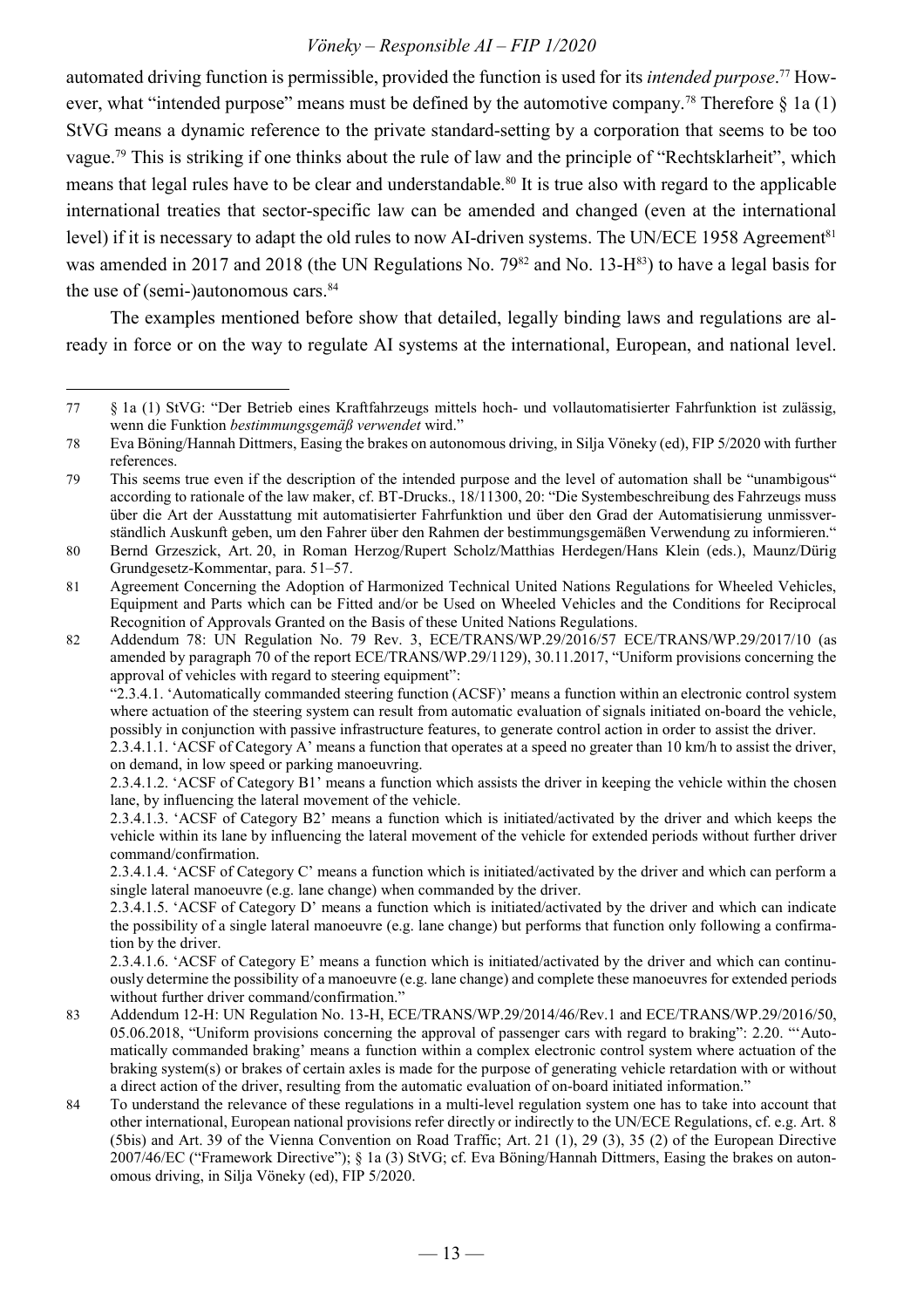According to this, the "narrative" is not convincing which includes the claim that (top-down) state-based regulation lags (or: must lag) behind the technical development, especially in the area of a fast-moving disruptive technology as AI. Instead, a result is that whether there is meaningful regulation in the field of AI depends first of all on the political will to regulate AI systems at the national, European, and international level. If there are strong interests to regulate an area where AI systems are used or can be used new norms can be agreed upon at a great speed, even at the international level.

As the will and consensus to regulate is decisive, it is important to look deeper into areas of AIdriven technology where we lack this will and/or consensus.

#### *d. AI Systems as (Semi-)Autonomous Weapons*

Certainly, the will to regulate depends on the interest(s) and preferences of States, especially with regard to economic goals and security issues. In most States (democratic or undemocratic) there seems a broad consensus that economic growth of the national economy is a (primary) aim and providing national security is the most important goal. This might explain why there are at the international level – at least until now – areas where there is no consensus to regulate AI systems as regulation is seen as a limiting force for economic growth and/or national security.

This first to exemplify that there is no will to regulate because of national security interests are (semi-)autonomous weapons. Though a Group of Governmental Experts (GGE) on Emerging Technologies in the Area of Lethal Autonomous Weapons Systems (LAWS) was established in 2016 and has met in Geneva since 2017 convened through the Conference on Certain Conventional Weapons (CCW) and a report of the 2019 session of the GGE is published<sup>85</sup> there are only – soft law – guiding principles affirmed by the Group.<sup>86</sup> These guiding principles stress, inter alia, the need for accountability<sup>87</sup> (lit. b and d),<sup>88</sup> and risk assessment measures as part of the design (lit. g). However, there is no agreement on a meaningful international treaty, and it is still disputed whether the discussion within the GEE should be limited to fully autonomous systems.<sup>89</sup>

<sup>85</sup> Convention on Prohibitions or Restrictions on the Use of Certain Conventional Weapons Which May Be Deemed to Be Excessively Injurious or to Have Indiscriminate Effects (CCW), Group of Governmental Experts on Emerging Technologies in the Area of Lethal Autonomous Weapons Systems, Geneva, 25.–29.03.2019 and 20.–21.08.2019, Report of the 2019 session, CCW/GGW.1/2019/3, 25.09.2019, available at: https://undocs.org/en/CCW/GGE.1/2019/3. 86 Ibid., Annex IV, 13 et seq.

<sup>87</sup> For the notion and concept of accountability, see below Part II 1.

<sup>88</sup> Ibid., Annex IV: (b) "Human responsibility for decisions on the use of weapons systems must be retained since accountability cannot be transferred to machines. This should be considered across the entire life cycle of the weapons system;  $(...)$ 

 <sup>(</sup>d) Accountability for developing, deploying and using any emerging weapons system in the framework of the CCW must be ensured in accordance with applicable international law, including through the operation of such systems within a responsible chain of human command and control;".

<sup>89</sup> For this view and a definition see working paper (WP) submitted by the Russian Federation, CCW/GGE.1/2019/WP.1, 15.03.2019, para. 5: "unmanned technical means other than ordnance that are intended for carrying out combat and support missions without any involvement of the operator", expressly excluding unmanned aerial vehicles as highly automated systems.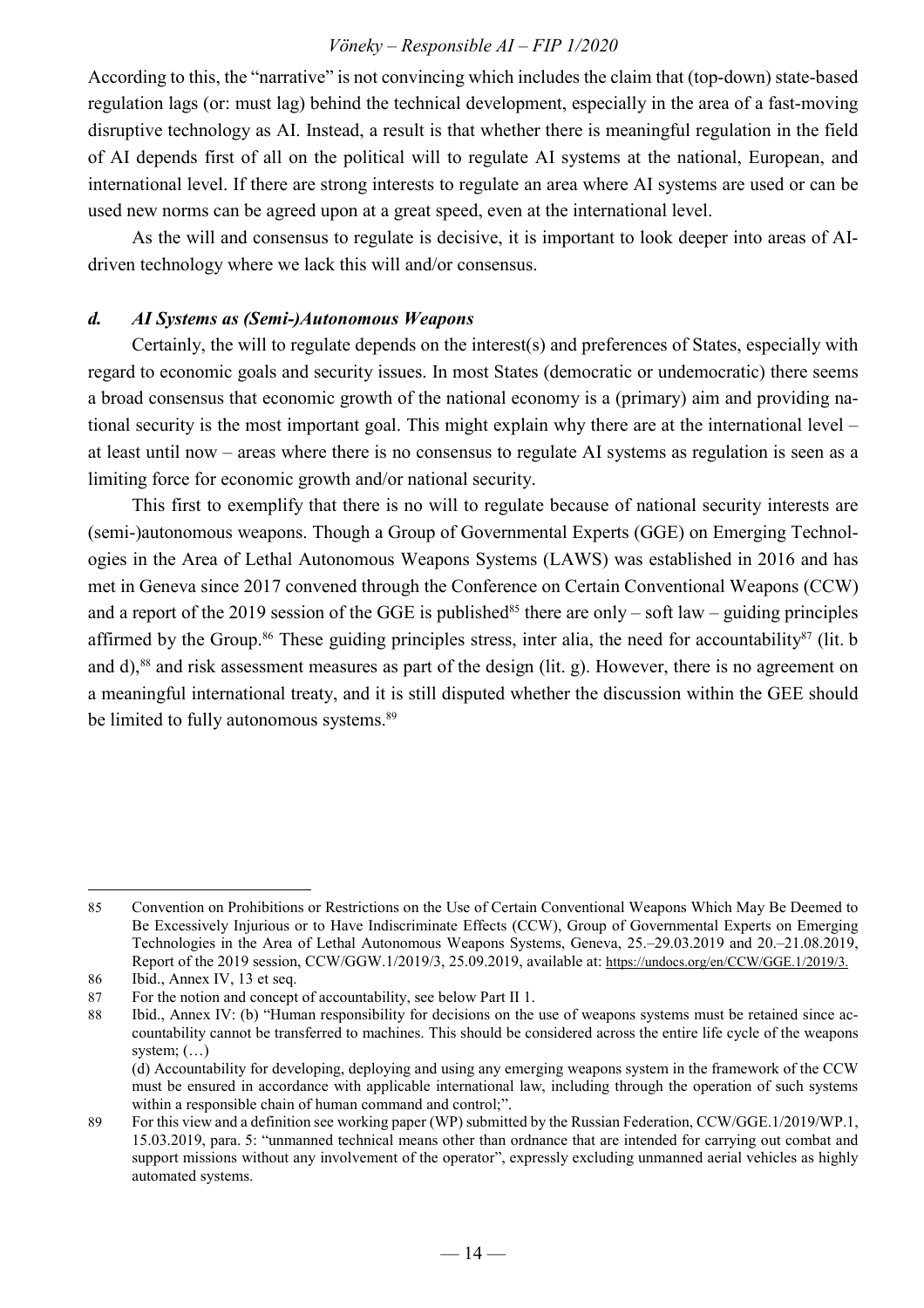The mostly state-driven discussions at the CCW have shown that some States are arguing for a prohibition as part of a new international treaty, like Austria, yet other States, like Russia<sup>90</sup> and the US,<sup>91</sup> are stressing the advantages<sup>92</sup> of the development and use of (semi-)autonomous weapons. Germany and France<sup>93</sup> do not support an international treaty but opted for a soft law code of conduct with regard to framing the use of those weapons.<sup>94</sup>

Besides, key elements of a governance regime of (semi-)autonomous weapons are unclear. What is meant by "human control over the operation of such systems" is discussed even if it is stated that this is an important limiting factor by a state. Russia, for instance, argues that

> "the control system of LAWS should provide for intervention by a human operator *or the upper-level control system* to change the mode of operation of such systems, including partial or complete deactivation".<sup>95</sup>

With this, Russia eliminates meaningful human control as a necessary pre-condition to the use (semi-)autonomous weapons. The "human in the loop" as a last resort of using lethal weapons and the subject of responsibility – with the last resort to convict somebody as a war criminal – is replaced by the *upper-level control system* that might be another AI system.

This does not mean that there are no rules of international law that govern autonomous weapons and could limit their use today.<sup>96</sup> Especially the general rules of humanitarian law (*ius in bello*) apply. A core question is whether autonomous weapons can be used as 'smart' weapons, or whether these are weapons which cause superfluous injury and unnecessary suffering, as they are – for instance – not reliable in practice. If the latter is the case and the weapons cause deaths or damages, their use is prohibited according to customary humanitarian law.

Additionally, as a general rule of international law, there is an obligation to provide compensation for violations of international humanitarian law. Pursuant to the object and purpose of the rules of humanitarian law, compensation must be paid if the violation of international humanitarian law causes compensable damages (personal injuries, material and property damage, etc.). The liability is strict in the sense that rules of humanitarian law are clear on the point that every act of a member of the armed

 $\overline{a}$ 90 WP submitted by the Russian Federation, CCW/GGE.1/2019/WP.1; para. 2: "The Russian Federation presumes that potential LAWS can be more efficient than a human operator in addressing the tasks my minimizing the error rate.  $(\ldots)$ ."

<sup>91</sup> WP submitted by the USA, CCW/GGE.1/2019/WP.5, 28.03.2019, para. 2 lit. c: "Emerging technologies in the area of LAWS could strengthen the implementation of IHL, by, inter alia, reducing the risk of civilian casualties, facilitating the investigation or reporting of incidents involving potential violations, enhancing the ability to implement corrective actions, and automatically generating information on unexploded ordnance."; cf. as well ibid., para. 15.

<sup>92</sup> WP submitted by the Russian Federation, CCW/GGE.1/2019/WP.1, para. 10: "The Russian Federation is convinced that the issue of LAWS is extremely sensitive. While discussing it, the GGE should not ignore potential benefits of such systems in the context of ensuring States' national security. (…)".

<sup>93</sup> WP submitted by France, CCW/GGe.2/2018/WP.3, stressing inter alia the principles of command responsibility, ibid. para. 6, stressing a "central role for human command in the use of force" (para. 12): "(…) In this regard, the command must retain the ability to take final decisions regarding the use of lethal force including within the framework of using systems with levels of autonomy or with various artificial intelligence components."

<sup>94</sup> Even the German Datenethikkommission stresses that there is not per se a "red line" with regard to autonomous weapons as long as the killing of human beings it not determined by an AI system, Gutachten der Datenethikkommission, 2019, 180.

<sup>95</sup> WP submitted by the Russian Federation, CCW/GGE.1/2019/WP.1, para. 7. For a different approach, see the ICRC Working Paper on Autonomy, AI and Robotics: Technical Aspects of Human Control, CCW/GGE.1/2019/WP.7, 20.08.2019.

<sup>96</sup> Cf. Silja Vöneky, Implementation and Enforcement of International Humanitarian Law, in Fleck (ed), Handbook of Humanitarian Law, 4th ed (forthcoming), chapter 21, esp. para. 43.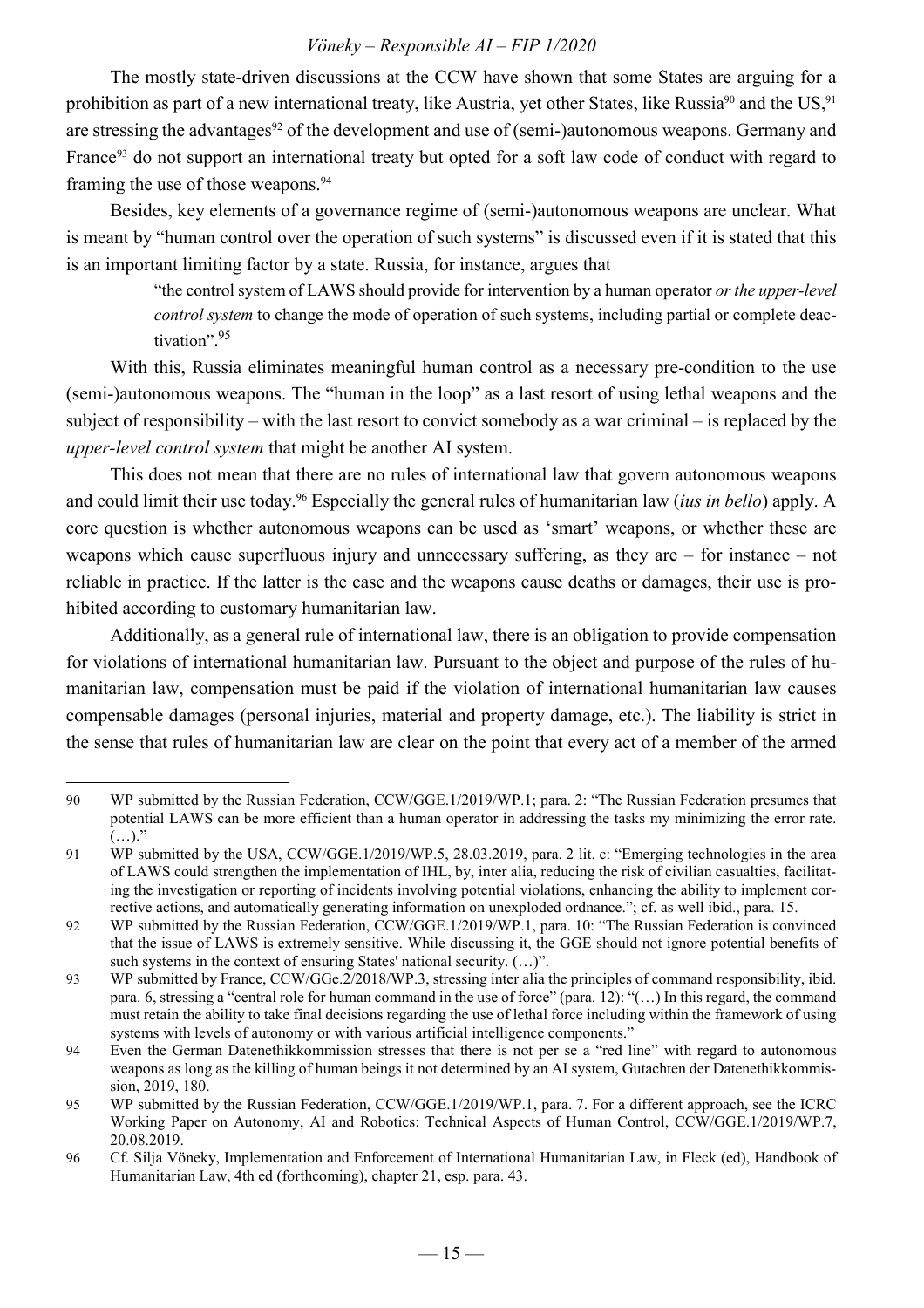forces, whether or not committed according to orders of a superior, and whether or not falling within the realm of military duties, is attributable to the relevant state, Article 3 of the 1907 Hague Convention IV Respecting the Laws and Customs of War on Land<sup>97</sup> and Article 91 of the 1977 Additional Protocol I.<sup>98</sup> However, it is a challenge for the State parties to interpret this norm in a coherent way if autonomous weapons are used and these weapons violate certain rules of international humanitarian law, as for instance the prohibition of attacking civilians. I argue that, if autonomous weapons act instead of members of the armed forces during an armed conflict and substitute individuals as part of armed forces an analogous interpretation of this rule means that a state is responsible for all acts committed by autonomous weapons used by its armed forces if a weapon violates international humanitarian law.

Besides, there is an individual responsibility for each person, especially each combatant to observe the provisions of humanitarian law. This is true, even if autonomous weapons will be deployed. Combatants and heads of States that order the use of such weapons have to be responsible if these weapons do not act in compliance with humanitarian law to avoid a responsibility gap that would undermine the implementation of humanitarian law. If a state official knows that autonomous weapons cause deaths or damages contrary to the laws of armed conflict and nevertheless orders to use these weapons, it might be possible to prove that these war crimes are committed as part of a plan or policy or as part of a largescale commission of such crimes, as required by Art. 8, para. 1 of the 1998 Rome Statute of the International Criminal Court.<sup>99</sup>

#### *e. First Conclusions*

According to the examples mentioned above one can conclude, *firstly*, that there are major loopholes of the international regulation of AI systems, although there are specific rules in place in some areas, mostly at the European level, and some general norms in specific fields, as during armed conflict, are applicable to govern AI-driven systems. *Secondly*, and more importantly, there is no coherent, general, or universal international regulation of AI. Although there are lacunae in other areas as well<sup>100</sup> this widespread international non-regulation of AI research and development is different from another field of disruptive research and fast-moving technological progress – the area of life science and biotechnology.

In the field of biotechnology international ("hard law") treaties exist, like the Biological Weapons Convention  $(BWC)$ ,<sup>101</sup>, the Convention on Biological Diversity, the Cartagena Protocol on Biosafety,<sup>102</sup> and the Kuala Lumpur Liability Protocol<sup>103</sup> that are applicable in order to prohibit research that is not aimed at peaceful purposes or to diminish risks related to the genetic modification of living organisms.

<sup>97</sup> Entered into force 26.01.1910; published in 205 CTS (1907), 277-298.

<sup>98</sup> Entered into force 08.12.1978; published in 16 ILM (1977), 1391-1441.

<sup>99</sup> Published in 37 ILM (1998), 999-1019.

<sup>100</sup> Even today there is no international treaty on the prevention of existential and global catastrophic risks or dual-use research of concern exists.

<sup>101</sup> 16.12.1971, 1015 U.N.T.S. 163, entered into force 26.03.1975. The BWC allows research on biological agents for preventive, protective or other peaceful purposes; however this treaty does not provide sufficient protection against the risks of misuse of research because research conducted for peaceful purposes is neither limited nor prohibited.

<sup>102</sup> 29.01.2000, 2226 U.N.T.S. 208, entered into force 11.09.2003.

<sup>103</sup> The Nagoya-Kuala Lumpur Supplementary Protocol on Liability and Redress to the Cartagena Protocol on Biosafety, 15.10.2010, entered into force 05.03.2018.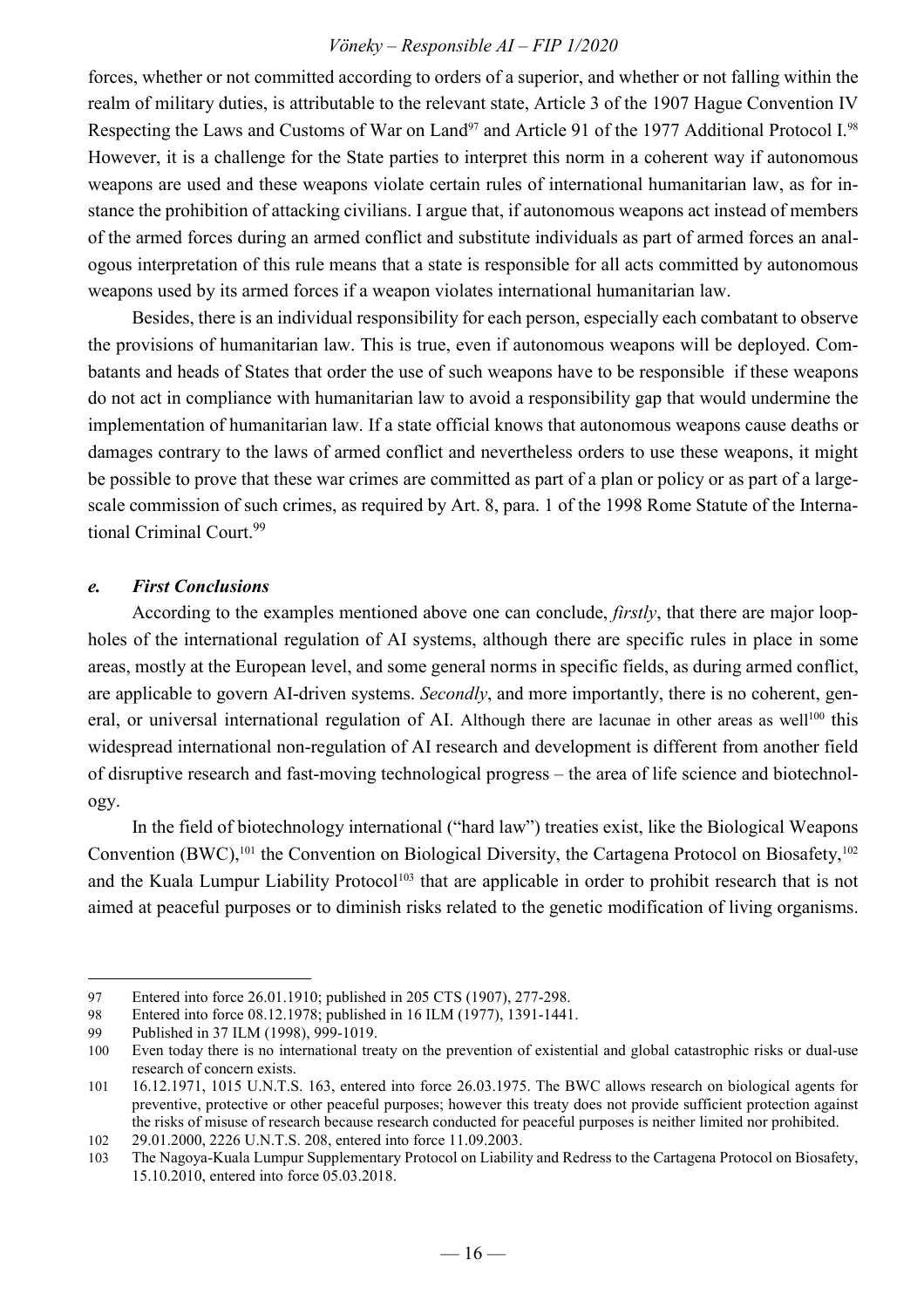As those rules do not exist in the area of AI research and development, it is important to look closer to a first attempt to adopt general AI principles at the international level as part of international soft law.

#### **C. OECD AI Recommendations as International Soft Law**

#### **I. Basis and Content**

The OECD issued recommendations on AI in 2019<sup>104</sup> and 43 States have adopted these principles<sup>105</sup> including relevant actors in the field of AI as the US, South Korea, Japan, UK, France, and Germany, and States that are not members of the OECD. The recommendations were drafted with the help of an expert group (AIGO) that consists of 50 members from – as the OECD writes – governments,<sup>106</sup> academia, business, civil society etc., including IBM, Microsoft, Google, Facebook, DeepMind, as well as invited experts from MIT.<sup>107</sup> The OECD claims that these principles will be a global reference point for trustworthy AI.<sup>108</sup> It refers to the notion of trustworthy AI, as did the High-level Expert Group on AI (AI HLEG) set up by the EU, which published Ethics Guidelines on AI in April 2019 listing seven key requirements that AI systems shall meet to be trustworthy. These are 1. Human agency and oversight; 2. Technical robustness and safety 3. Privacy and data governance; 4. Transparency; 5. Diversity, nondiscrimination and fairness; 6. Societal and environmental well-being 7. Accountability.

The OECD recommendations state and spell out five complementary value-based "principles for responsible stewardship of trustworthy AI" (section1):<sup>109</sup> these are inclusive growth, sustainable development and well-being (1.1); human-centered values and fairness (1.2.); transparency and explainability  $(1.3.)$ ; robustness, security and safety  $(1.4.)$ ; and accountability  $(1.5.)$ . In addition, AI actors – meaning those who play an active role in the AI system lifecycle, including organisations and individuals that deploy or operate  $AI<sup>110</sup>$  – should respect the rule for human rights and democratic values (1.2. lit. a). These include freedom, dignity and autonomy, privacy and data protection, non-discrimination and equality, diversity, fairness, social justice, and internationally recognized labor rights. But the wording of the principles is very soft. For instance, AI actors should implement

> "mechanisms and safeguards, such as capacity for human determination, that are appropriate to the context and consistent with the state of the art" (1.2. lit. b).

The recommendation about transparency and explainability (1.3.) has only slightly more substance. It states that AI actors

> "[…] should *provide meaningful information, appropriate to the context, and consistent with the state of art* […] (iv.) to enable those adversely affected by an AI system to challenge its outcome based on plain and easy-to-understand information on the factors, and the logic that served as the basis for the prediction, recommendation or decision."

<sup>104</sup> See above note 9.

<sup>105</sup> Cf. https://legalinstruments.oecd.org/en/instruments/OECD-LEGAL-0449.

<sup>106</sup> Germany did send one member (Policy Law: Digital Work and Society, Federal Ministry for Labour and Social Affairs), Japan two, as well as France, and the European Commission; South Korea did send three members, as the USA (US Department of State, US Department of Commerce; US National Science Foundation).

<sup>107</sup> Cf. https://www.oecd.org/going-digital/ai/oecd-aigo-membership-list.pdf.

<sup>108</sup> Cf. OECD Website: What are the OECD Principles on AI?, https://www.oecd.org/going-digital/ai/principles/.

<sup>109</sup> An AI system is defined as "a machine-based system that can, for a given set of human-defined objectives, make predictions, recommendations, or decisions influencing real or virtual environments. AI systems are designed to operate with varying levels of autonomy." Cf. I OECD AI Recommendations.

<sup>110</sup> Ibid., I OECD AI Recommendations.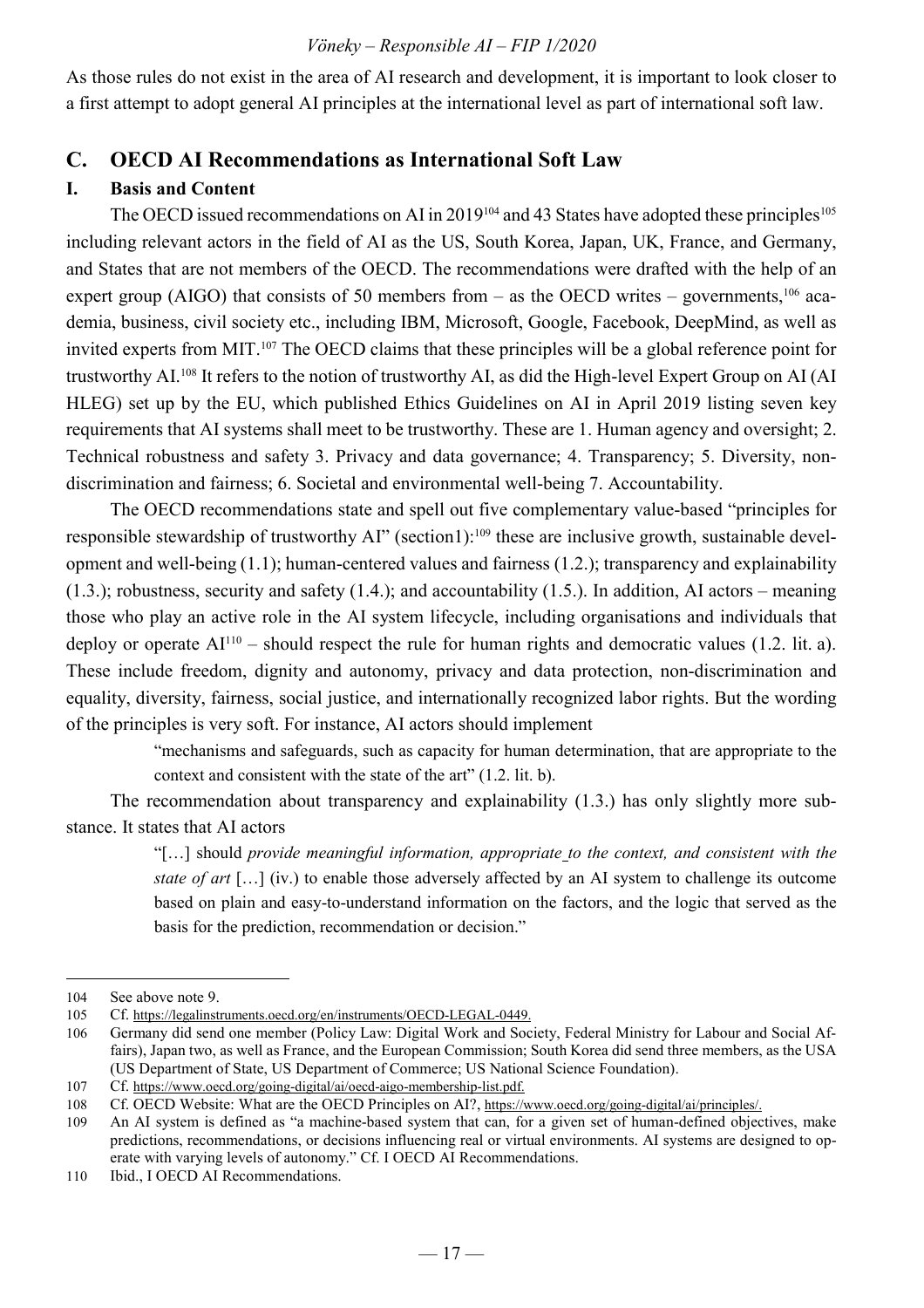Additionally, it states that

"AI actors should, based on their roles, the context, and their ability to act, apply a *systematic risk management approach* to each phase of the AI system lifecycle, on a continuous basis to address risks related to AI systems, *including privacy, digital security, safety and bias."* (1.4 lit. c).

If we think that discrimination and unjustified biases are one of the key problems of AI,<sup>111</sup> asking for a risk management approach to avoid these problems does not seem to be sufficient as a standard of AI actor (corporation) due diligence.

And the wording with regard to accountability is soft as well (1.5):

"AI actors should be accountable for the proper functioning of AI systems and for the respect of the above principles, based on their roles, the context and consistent with the state for the art."

Although the notion of accountability is often mentioned and stressed with regard to the principles of AI governance, the content of the concept is far from clear. The etymology indicates that the core of accountability means that somebody reports about his/her actions.<sup>112</sup> Accountability, therefore, makes reference to individuals rather than entities, and stresses reporting (i.e. procedural) duties, rather than material or substantive standards. It is not astonishing that the wording of the OECD recommendations, quoted above (1.5), does not mention any legal liability or legal responsibility. That AI actors "should be accountable" therefore indicates that these actors should report and provide certain information about what they are doing to ensure "the proper functioning of AI systems" and "for the respect of the above principles". It does not imply any legal obligation to achieve these standards and does not mean any liability if an actor fails to meet the threshold. In the end, at least today, the concept of accountability is still too vague and unclear and not sufficient to ensure meaningful standards on how to govern AI.

#### **II. (Dis-)Advantages and Legitimacy**

The OECD recommendations show some of the advantages and disadvantages that we see in the area of international soft law. The *advantages* are that they can be drafted in a short period of time (the working group started in 2018); that they can include experts from the relevant fields and state officials; that they can spell out and identify an existing overlapping consensus of member States, here the OECD member States; and that they might develop some kind of normative force even if they are not legally binding as an international treaty.<sup>113</sup>

However, the *disadvantages* of the OECD recommendations are obvious as well. *Firstly,* the basis for the *procedural legitimacy* is unclear as to which experts are allowed to participate is not entirely clear. In the field of AI, experts are employed, paid, or closely linked to AI corporations<sup>114</sup> hence, the

<sup>111</sup> See above at note 29. See as well Gutachten der Datenethikkommission, 2019, 194.

<sup>112</sup> Old French: aconter (a-conter): to count, to reckon; Latin: accomptare (computare): to compute, to calculate. An accountable person has the capacity to offer an account or reckoning of some sort, i.e. has the ability to provide a response to those calling for a count, cf. Melvin J. Dubnick, Accountability as a Cultural Keyword, in Mark Bovens/Robert E. Goodin/Thomas Schillemans (eds), The Oxford Handbook of Public Accountability, 2014, 27. More generally it means that someone gives a satisfactory reason for what he or she does. See as well the notion of "accounting practice" as the financial reporting of an enterprise; and the notion of "account monitoring order" as an order of the court requiring a financial institution to provide certain information held by them, cf. Oxford, Dictionary of Law, 8th ed., 2015. For the link of accountability to AI ethics, cf. Vincent Müller, "Ethic of Artificial Intelligence and Robotics", in Edward N. Zalta (ed.), The Stanford Encyclopedia of Philosophy (Summer 2020 Ed.), at https://plato.stanford.edu/entries/ethics-ai/.

<sup>113</sup> Silja Vöneky, Recht, Moral und Ethik, 2010, 284 et seq.

<sup>114</sup> See above at note 107.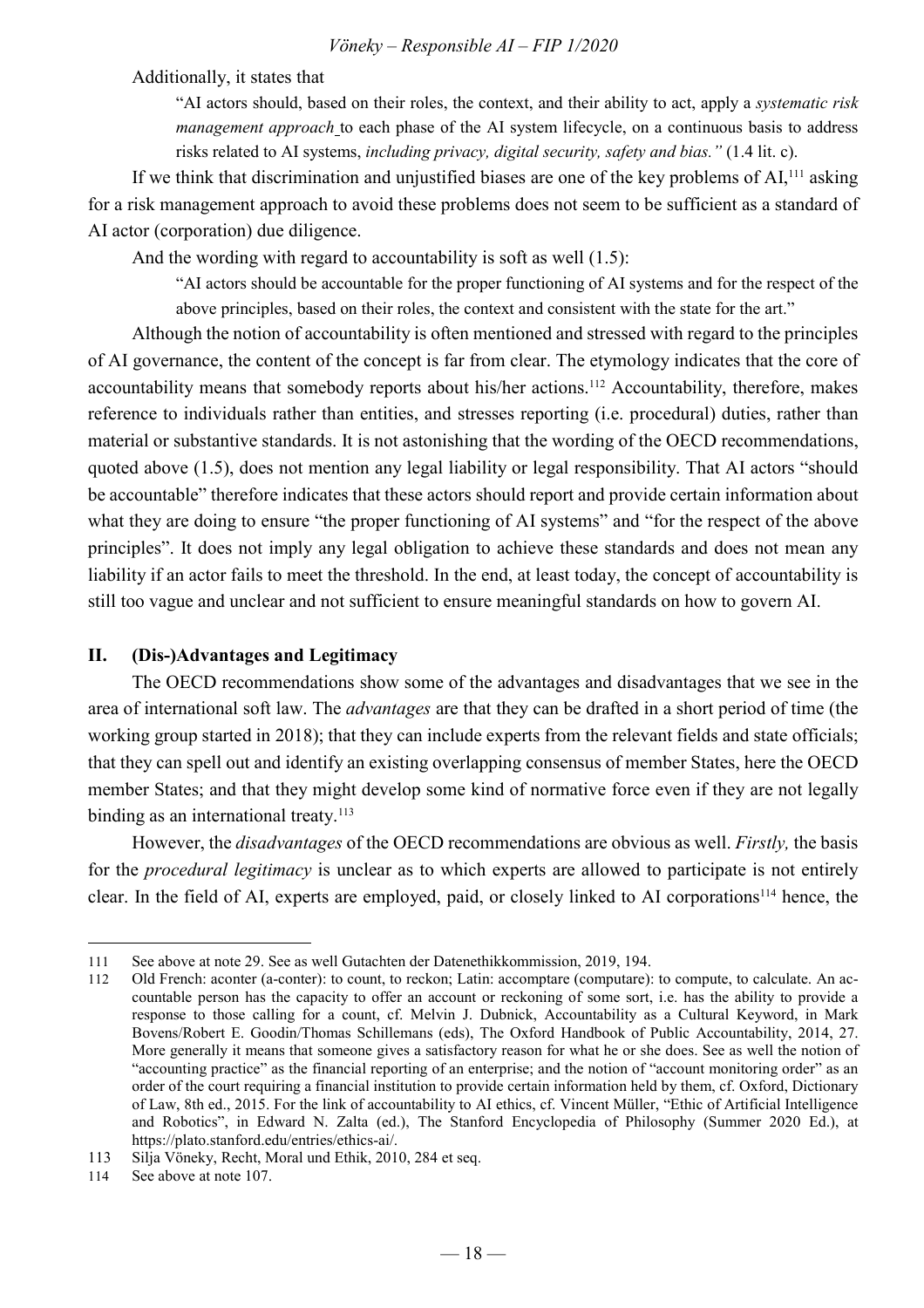advice they give is not (entirely) independent. If an International Organisation (IO) or State one wants to enhance procedural legitimacy for AI recommendations, one should rely on different groups: one of the independent experts with no (financial) links to corporations, one of the experts working for corporations, and a third group consisting of civil society and NGO members. States or IO could then compare the recommendations, discuss the differences, and choose or combine the one most convincing.

*Secondly*, we have to discuss the *substantive legitimacy* because the OECD recommendations do not stress the responsibility of governments to protect human rights in the area of AI. They include only five recommendations to policy-makers ("adherents", section 2) that shall be implemented in national policies and international cooperation consistent with the principles mentioned above. These include investing in AI research and development (2.1), fostering a digital ecosystem for AI (2.2), shaping an enabling policy environment for AI (2.3), building human capacity and preparing for labor market transformation (2.4), and international cooperation for trustworthy AI (2.5).

#### **III. Second Conclusions**

My conclusion of this second is that the OECD recommendations lower the threshold too far and shift the focus too far away from States as main actors of the international community – and as those obliged to protect human rights<sup>115</sup> – towards private actors. This is a major disadvantage because although the OECD recommendations exist, it is still unclear what kind of State obligations can be deduced from legally binding human rights – including the relevant human rights treaties and rules of customary law – with regard to the governance of AI. Besides, the recommendations that address private actors and their responsibilities are drafted in a language that is too soft and vague. As a result, I argue that the OECD Recommendations could and should have been more meaningful with regard to standards of due diligence and responsibility in the age of AI for private actors and – even more – with regard to State duties to protect human rights. The latter aspect might even lead to a trend to undermine State duties to protect human rights in times of AI – and this could undermine the relevance of human rights in the field of AI regulation as a whole.

#### **D. Legitimacy, Human Rights and AI Regulation**

The question I want to answer in this third part is: why are human rights decisive with regard to the regulation of AI, and how can we defend the link between legitimacy and human rights in the field of AI regulation?

#### **I. Legitimacy**

We should start to look into the notion of legitimacy. As I have written before, legitimacy should be viewed primarily as a normative, not a descriptive, concept: <sup>116</sup> It refers to standards of justification of governance, regulation and obligations. Hence, legitimate governance or regulation means that the guiding norms and standards have to be justifiable in a supra-legal way (i.e. they possess *rational acceptability)*. If we think about international regulation, it seems fruitful to link the notion of "legitimate

<sup>115</sup> See below Part III.

<sup>116</sup> The arguments of Part III. 1.-3. were published in my paper: Human Rights and Legitimate Governance of Existential and Global Catastrophic Risks, in Silja Voeneky/Gerald Neuman (eds.), Human Rights, Democracy, and Legitimacy in Times of Disorder, 2018, 149 et seq.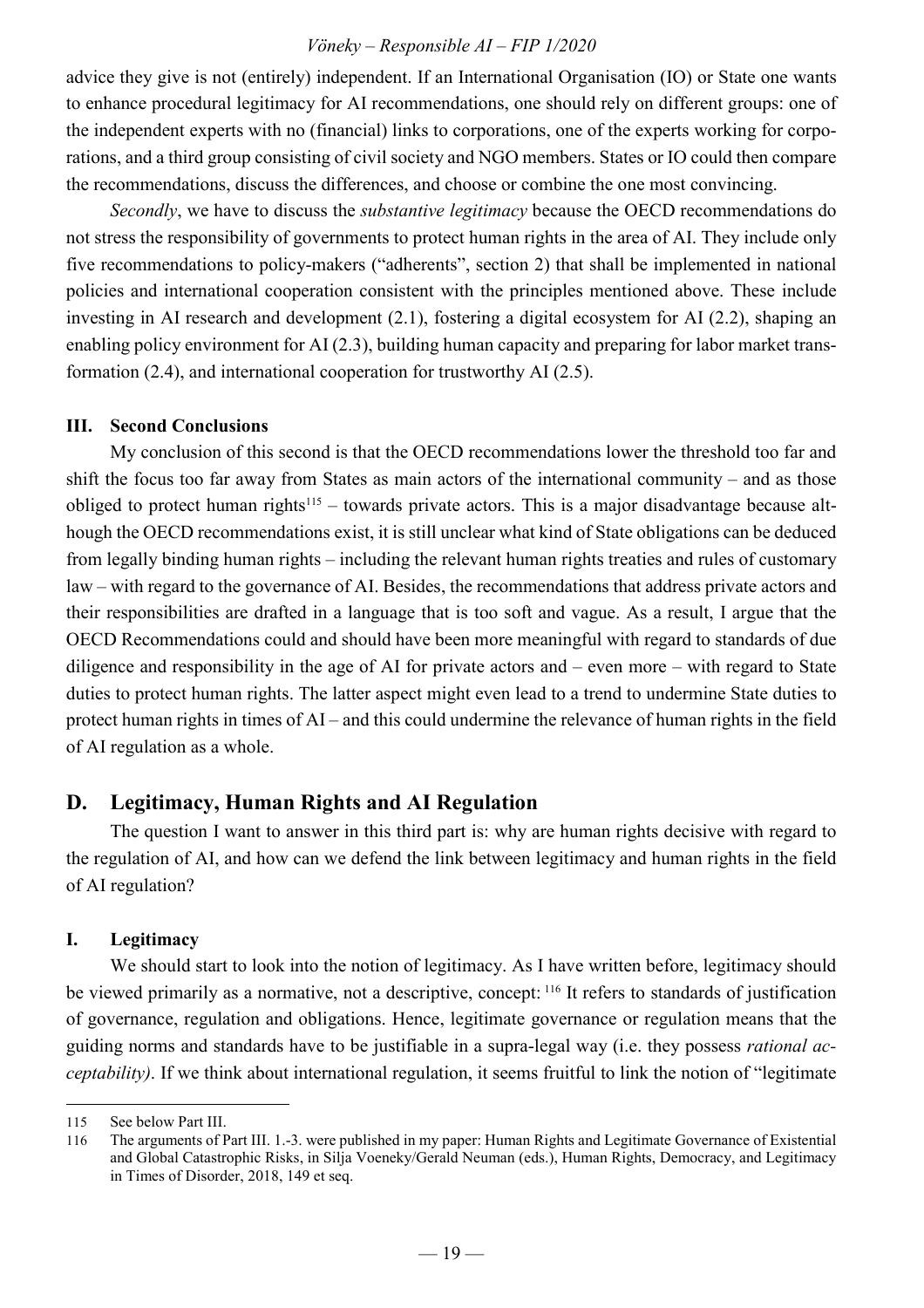regulation" to the existing legal order of public international law. Without saying that legality is sufficient for legitimacy, I argue that guiding norms and standards have to be coherent with existing international law insofar as the international law reflects moral (i.e. justified) values.<sup>117</sup>

#### **II. Ethical Paradigms**

We have to state that there are different ethical paradigms that can justify regulation in the field of AI in a supra legal way. One is the human rights-based approach that can be considered a deontological concept,<sup>118</sup> as the rightness or wrongness of conduct is derived from the character of the behavior itself.<sup>119</sup> Another approach is utilitarianism, which can be described as the doctrine which states that "one should perform that act, among those that on the evidence […] available to one, that will most probably maximise benefits".<sup>120</sup> It seems important to note that the different normative ethical theories are based on reasonable grounds (i.e. they possess rational acceptability),<sup>121</sup> and one cannot decide whether there is a theory that clearly trumps the others. Therefore, in looking for standards that are the bases of legitimate regulation of AI systems, it is not fruitful to decide whether one normative ethical theory is *in general terms* the most convincing one, but rather which ethical paradigm seems to be the most convincing in regard to the specific questions that we have to deal with when framing AI systems.

#### **III. Human Rights-based AI Regulation**

As I have argued before with regard to the regulation of existential risks, <sup>122</sup> I argue that AI regulation and governance should be based on human rights, more precisely on legally binding human rights. Other ethical approaches shall not be ruled out as far as they are compatible with human rights. But I reject views that argue that utilitarian standards should be the primary standard to measure the legitimacy of an AI regulative regime.<sup>123</sup> The arguments supporting this claim are the following:

 $\overline{a}$ 117 For the basis on the concept and notion of "legitimacy", see Silja Vöneky, Recht, Moral und Ethik, 2010, 130–162. For discussion of the legitimacy of international law, see Allen Buchanan, The Legitimacy of International Law, in Samantha Besson/John Tasioulas (eds.), The Philosophy of International Law, 2010, 79–96; John Tasioulas, Legitimacy of International Law, in Samantha Besson/John Tasioulas (eds.), The Philosophy of International Law, 2010, at 97–116.

<sup>118</sup> A deontological theory of ethics is one which holds that at least some acts are morally obligatory regardless of their consequences, see Robert G. Olson, in Paul Edward (ed.), The Encyclopedia of Philosophy, 1967, 1–2, 343.

<sup>119</sup> Which means that these views maintain that "it is sometimes wrong to do what produces the best available outcome overall" as these views incorporate "agent-centred restrictions," see Samuel Scheffler, The Rejection of Consequentialism, 1994, 2.

<sup>120</sup> On "direct" and "act" utilitarianism, see Richard B. Brandt, Facts, Values, and Morality, 1996, 142; for the notion of act-consequentialism and classical utilitarianism see Samuel Scheffler, supra note 119, at 2-3; for an overview see John C. Smart, Utilitarianism, in Paul Edward (ed.), The Encyclopedia of Philosophy 1967, 7–8, 206.

<sup>121</sup> In order to argue this way, we have to answer the question of what our criteria of rational acceptability are. My answer is based on the arguments by the philosopher Hilary Putnam that our criteria of rational acceptability are, inter alia, coherence, consistency, and relevance; that "fact (or truth) and rationality are interdependent notions" but that, nevertheless, no neutral understanding of rationality exists as the criteria of "rational acceptability rest on and presuppose our values", and the "theory of truth presupposes theory of rationality which in turn presupposes our theory of good". Putnam concluded that the theory of the good is "itself dependent upon assumptions about human nature, about society, about the universe (including theological and metaphysical assumptions)." See Hilary Putnam, Reason, Truth and History, 1981, 198, 201, 215.

<sup>122</sup> Cf. Silja Voeneky, Human Rights and Legitimate Governance of Existential and Global Catastrophic Risks, in Silja Voeneky/Gerald Neuman (eds.), Human Rights, Democracy, and Legitimacy in Times of Disorder, 2018, 151 et seq.

<sup>123</sup> In many cases, neither the risks nor the benefits of AI research and development can be quantified; the risk of misuse of AI systems by criminals, mentioned above, cannot be quantified; the unclear or unpredictable benefits of basic AI research cannot be quantified either – nevertheless, basic research may often be the necessary condition in order to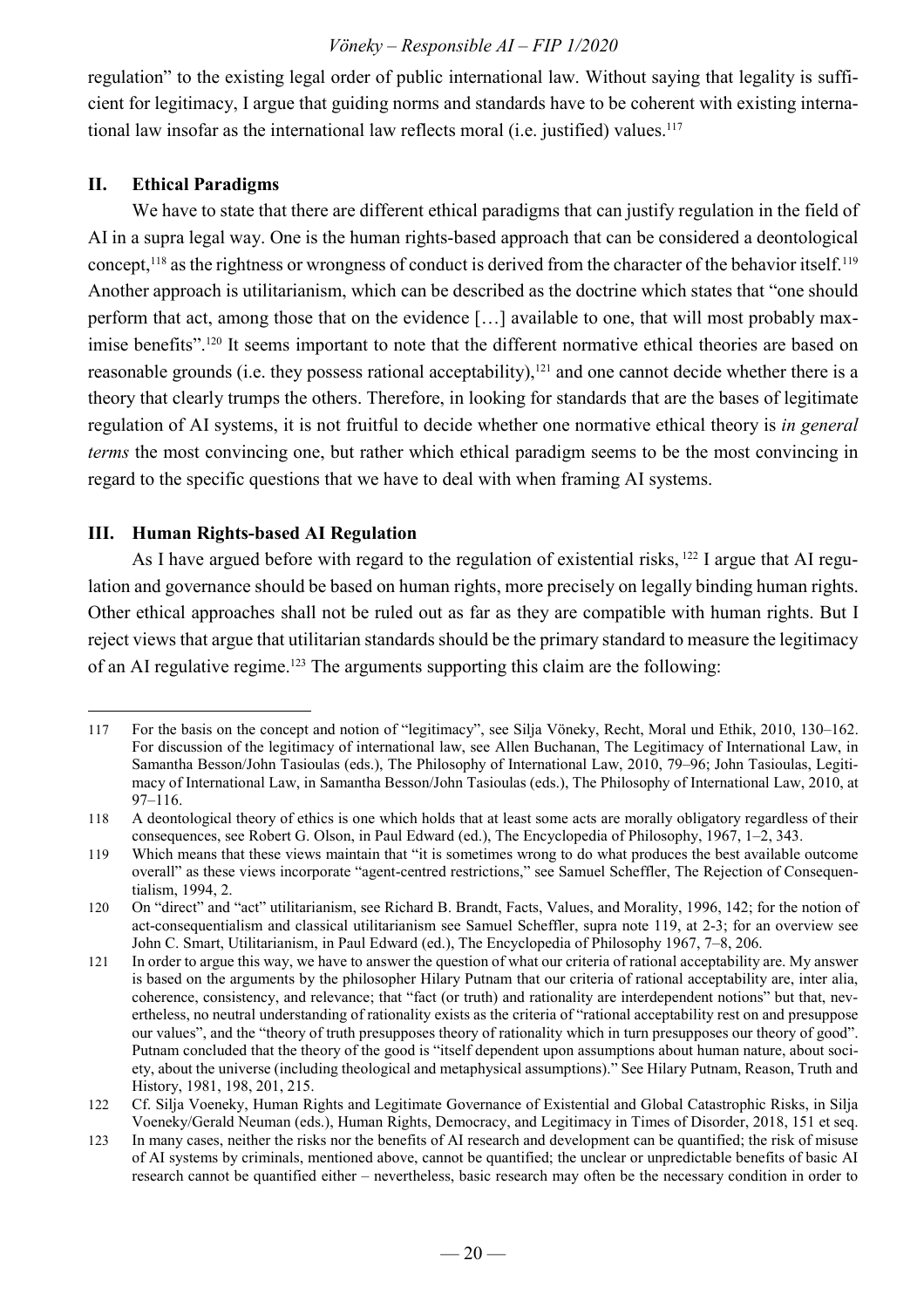To regulate AI is a global challenge. Hence, it would be a major deficit not to rely on human rights. They are part of existing international law. They are not only rooted in the moral discourse as universal values, but they also bind many, or even all States (as treaty law or customary law), and they can be implemented by courts or other institutional means, laid down in human right treaties, such as the European Convention on Human Rights (ECHR)<sup>124</sup> and the International Covenant on Civil and Political Rights (ICCPR). The latter is a universal human rights treaty that is binding on more than 170 States Parties,<sup>125</sup> including major AI relevant actors, like the USA.

What seems to be even more important is that when we turn to a human rights framework, we see that international legal human rights make it possible to spell out the decisive values that must be taken into account for assessing different AI-research, -development and -deployment scenarios. In the area of AI research freedom of research is decisive as a legally binding human right, entailed in the rights of freedom of thought and freedom of expression that are laid down in the CCPR as an international universal human rights treaty. However, this freedom is not absolute: The protection – for instance – of life and health of human beings, of privacy and against discrimination are legitimate aims that can justify *proportional* limitations of this right.<sup>126</sup> The human rights framework, therefore, stresses that there exists a need to find proportional limitations in the field of AI research if there are dangers or risks<sup>127</sup> for human life and health or privacy. What limits to the freedom of research are justified depends on the probability of the realization of a risk<sup>128</sup> and the severity of the possible harm.

Therefore, demands of rational risk-benefit assessment can and should be part of the interpretation of human rights, as there is the need to avoid disproportionate means in order to minimize risks even in

achieve benefits for human beings in the long run. These are drawbacks of a utilitarian risk-benefit approach for some of the AI scenarios described above. For the lack of predictability surrounding the consequences of AI, cf. Iyad Rahwan/Manuel Cebrian/Nick Obradovich et al., Machine behaviour, Nature 568 (2019), 477. For a general discussion of the human rights approach versus utilitarianism see Herbert L. A. Hart, Between Utility and Rights, Colum. L. Rev. 79 (1979), 828. For a discussion of a combination of utilitarianism and other value-based approaches (autonomy, diversity) and reference to the Universal Declaration of Human Rights for the codification of moral principles applicable to future AI, see Max Tegmark, Life 3.0, 2017, 271–75.

<sup>124</sup> The International Covenant on Civil and Political Rights adopted by G.A. Res. 2200A (XXI), 16.12.1966, entered into force 23.03.1976, 999 U.N.T.S. 171, and the European Convention on Human Rights, adopted by the Members of the Council of Europe, 04.11.1950, available at: http://www.echr.coe.int/Documents/Convention\_ENG.pdf.

<sup>125</sup> Art. 18 ICCPR, 19; Art. 9, 10 ECHR. A different approach is taken, however, in the Charter of Fundamental Rights of the European Union, Art. 13 (Freedom of the arts and sciences). There it is expressly laid down that "The arts and scientific research shall be free of constraint. Academic freedom shall be respected." Similar norms are included in national constitutions, see e.g. Grundgesetz of Germany (German Basic Law), Art. 5 (3) which states that "Arts and sciences, research and teaching shall be free. The freedom of teaching shall not release any person from allegiance to the constitution."

<sup>126</sup> The legitimate aims for which the right of freedom of expression and the right of freedom of science can be limited according to the International Covenant on Civil and Political Rights and the European Convention on Human Rights are even broader. See Art. 19 (3) ICCPR, Art. 10 (2) ECHR.

<sup>127</sup> Risk can be defined as a risk is an "unwanted event which may or may not occur", see Sven O. Hansson, Risk, in Edward N. Zalta (ed.), Stanford Encyclopedia of Philosophy, available at: https://plato.stanford.edu/entries/risk/. There is no accepted definition of the term in public international law; it is unclear how—and whether—a "risk" is different from a "threat," a "danger" and a "hazard," see Grant Wilson, Minimizing Global Catastrophic and Existential Risks from Emerging Technologies through International Law, Virginia Environmental L.J. 31 (2013), 307, 310.

<sup>128</sup> AI-governance means in many cases the governance of risks, as many impacts of AI are unclear and it is even unclear whether there will be something like AGI or a singularity, see above note 43. But human rights can be used as a basis for human-centered risk governance. It was Robert Nozick who showed that an extension of a rights-based moral theory to indeterministic cases is possible as a duty not to harm other people can be extended to a duty not to perform actions that increase their risk of being harmed. See Silja Voeneky, Human Rights and Legitimate Governance of Existential and Global Catastrophic Risks, in Silja Voeneky/Gerald Neuman (eds.), Human Rights, Democracy, and Legitimacy in Times of Disorder, 2018, 153.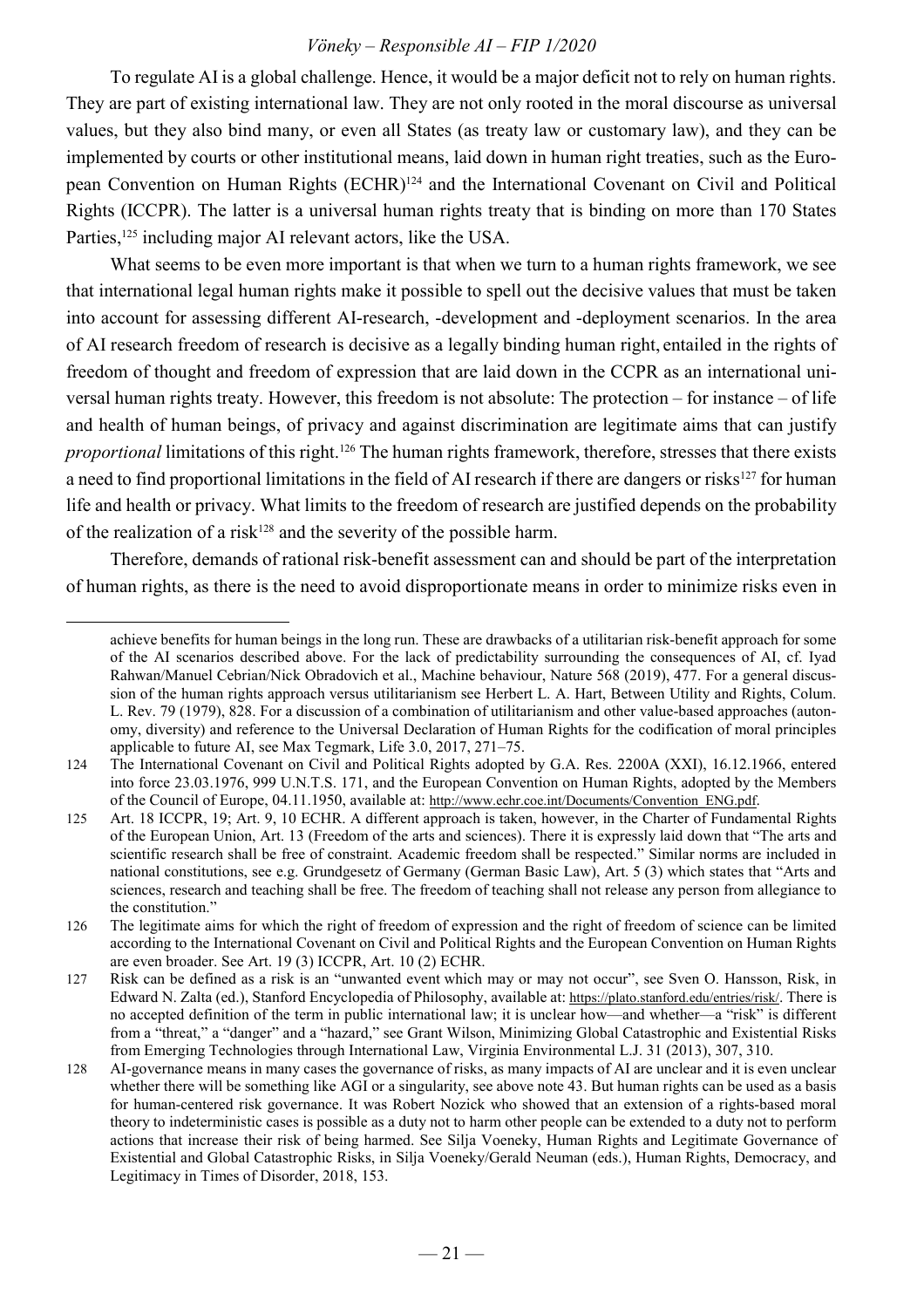low/unknown probability cases: What proportionality means is linked to the risks and benefits one can reasonably anticipate in the area of AI. To do a risk-benefit assessment of the AI system in question, as far as this is possible and rational, therefore is an important element in implementing the human rights framework.

Besides, even so-called first-generation human rights, as laid down in the CCPR, oblige States not only to respect but also to protect the fundamental rights of individuals.<sup>129</sup> They state that States parties are obliged by international human rights treaties to take appropriate (legal) measures to protect inter alia the life and health of individuals.<sup>130</sup> And although there is wide discretion for States to protect human rights, measures must not be ineffective.

Last but not least, a human rights-based approach requires procedural rights for individuals to participate in the making of decisions that affect them in the area of AI-developments. To rely on human rights mean that we have to spell out in more detail, how to enhance *procedural* legitimacy.

These arguments might show that the core of the regulation and governance problem – that AI systems should serve us as human beings and not the other way around – can be expressed best on the basis of a human rights framework. It is correct that human rights law, even the right to life, is not aiming to protect humanity, but aiming to protect individuals.131 However, humanity consists of us as individuals. Even if we are not arguing that human rights protect future generations, we may not neglect that individuals born today can have a life expectancy of more than 70 years in many States, and these individuals are protected by human rights law. Hence, it seems consistent with the object and purpose of human rights treaties that we view human rights law, and the duty of States towards human beings because of human rights, in a 70 year period.

#### **E. Future AI Regulation**

 $\overline{a}$ 

In this paper, I spell out what the deficiencies of current AI regulations (including international soft law) are (part I and II), and I argue why international law and international human rights are and should be the basis for a legitimate global AI regulation and risk reduction regime (part III). This approach makes it possible to develop rules with regard to AI systems in coherence with relevant and morally justified values of a humane world order that is aiming for future scientific and technological advances in a responsible manner, including the human right to life, the right to non-discrimination, the right to privacy and the right to freedom of science.

<sup>129</sup> It is an obligation to protect, not only an obligation to respect; see U.N. Commission on Human Rights, Res. 2005/69, 29.04.2005, U.N. Doc. E/CN.4/2005/L.10/Add.17; Committee on Economic, Social and Cultural Rights, General Comment No 13, para. 46 (1999), reprinted in U.N. Doc. HRI/GEN/1/Rev.9, 72 (2008).

<sup>130</sup> For the right to life, Art. 6 (1) ICCPR, the second sentence provides that the right to life "shall be protected by law." In addition, the right to life is the precondition for the exercise of any other human right, part of customary international law and enshrined in all major general human rights conventions. The European Court of Human Rights has stressed the positive obligation to protect human life in several decisions; for an overview see Niels Petersen, Life, Right to, International Protection, in Rüdiger Wolfrum (ed.), Max Planck Encyclopedia of Public International Law, 2012, Vol. 6, 866. Nevertheless, the U.S. has not accepted that there exists a duty to protect against private interference due to Art. 6 ICCPR; see Observations of the United States of America On the Human Rights Committee's Draft General Comment No. 36, On Article 6 – Right to Life, para. 30–38 (06.10.2017), available at: http://www.ohchr.org/EN/HRBodies/CCPR/Pages/GC36-Article6Righttolife.aspx.

<sup>131</sup> An exception – as part of a soft law declaration – is Art. 2 (b) of the Cairo Declaration on Human Rights in Islam, 05.08.1990, adopted by Organisation of Islamic Cooperation, Res. No. 49/19-P (1990).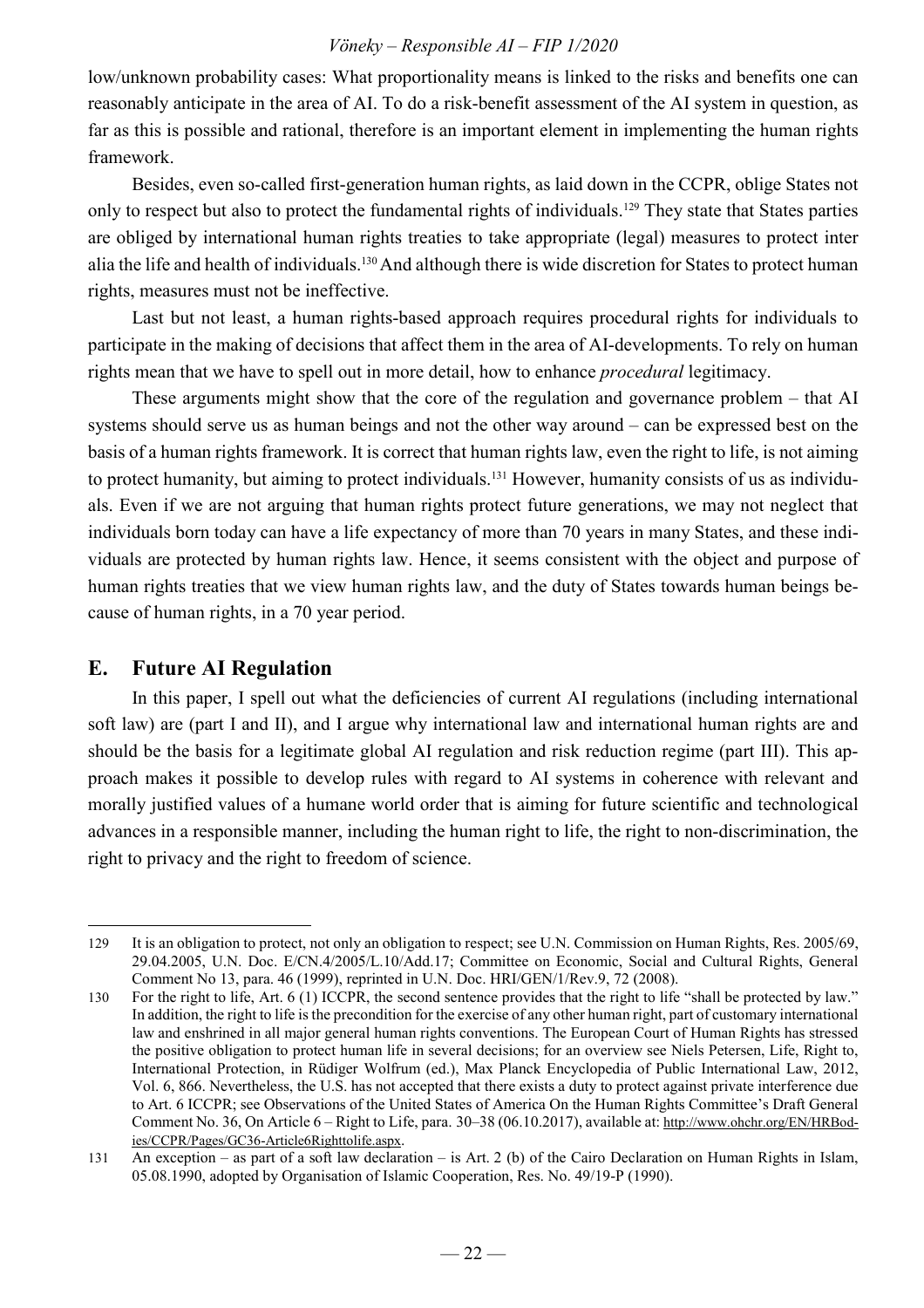However, this is only a first step as current human rights norms and treaties are a basis and a starting point. Therefore there is the need – as a second step – to specify the general human rights by negotiating a human rights-based UN or UNESCO soft law declaration on "AI Ethics and Human Rights". This new declaration could and should avoid the disadvantages of the 2019 OECD AI recommendations. For this, we should identify those areas of AI-research, -development, and -deployment, which entail severe risks for core human rights. I propose to rely on those human rights that are part of the human rights treaties and customary international law. Hence there is no need for a (new) Magna Charta for the digital age. Besides, there is no need to invent or develop – on the basis of current human rights – new human rights in the time of AI, as a right of digital autonomy (Digitale Selbstbestimmung) as the German Datenethikkommission argues.<sup>132</sup> The major drawback is that a new human right that could be claimed by corporations (and not solely by natural persons) will undermine basic human rights of natural persons. This is even more obvious if a right of digital autonomy will be a right to utilize and exploit.

Rather, a future universal "AI Ethics and Human Rights"133 declaration should include sector-specific rules based on human rights that protect the most vulnerable rights of individuals and human dignity at the international level – as for instance, by protecting brain data. And this declaration could and should merge principles of "AI ethics", <sup>134</sup> if they have a meaningful core, as the principles of fairness, accountability, explainability and transparency,<sup>135</sup> with human rights as long as principles of AI ethics are coherent with and specify human rights in the field of AI.

Certainly, a future universal "AI Ethics and Human Rights" declaration will not solve all problems related to AI governance. Especially, there is the urgent need – with regard to risks related AI systems – to have proactive preventive regulation in place, which is backed by meaningful rules for operator incentives beyond pure operator liability. This can be done, if we find new ways to spell out a meaningful concept of accountability aimed to reduce risks.<sup>136</sup>

l

<sup>132</sup> The right of "Digitale Selbstbestimmung", cf. Gutachten der Datenethikkommission, 2019, available at: https://www.bmjv.de/SharedDocs/Downloads/DE/Themen/Fokusthemen/Gutachten\_DEK\_DE.pdf?\_\_blob=publication-File&v=5.

<sup>133</sup> Similar to the UNESCO Declaration on "Bioethics and Human Rights", 19.10.2005, available at: http://portal.unesco.org/en/ev.php-URL\_ID=31058&URL\_DO=DO\_TOPIC&URL\_SECTION=201.html .

<sup>134</sup> As was shown in Part II, at least some of the principles are already part of AI sector-specific regulation.

<sup>135</sup> For the notion of and the need for transparency see Gutachten der Datenethikkommission, 2019, 169 et seq., 175, 185, 215 (Transparenz, Erklärbarkeit und Nachvollziehbarkeit).

<sup>136</sup> For a proposal, see the paper by Thorsten Schmidt/Silja Vöneky, How to regulate disruptive technologies? A framework for accountability in the Anthropocene (forthcoming 2020).